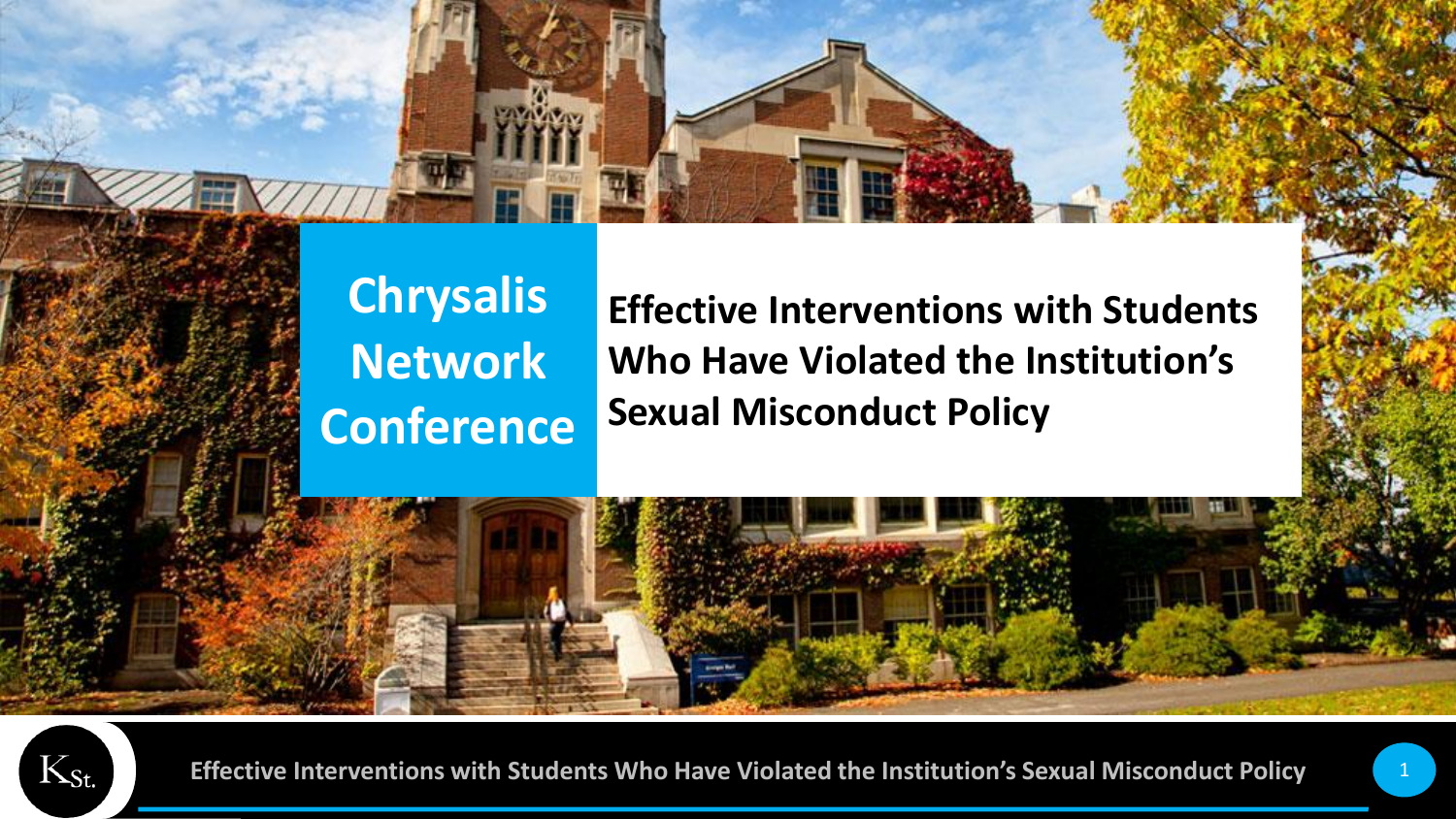## **Presenters**





Jay Wilgus, JD, MDR Joan Tabachnick, MBA



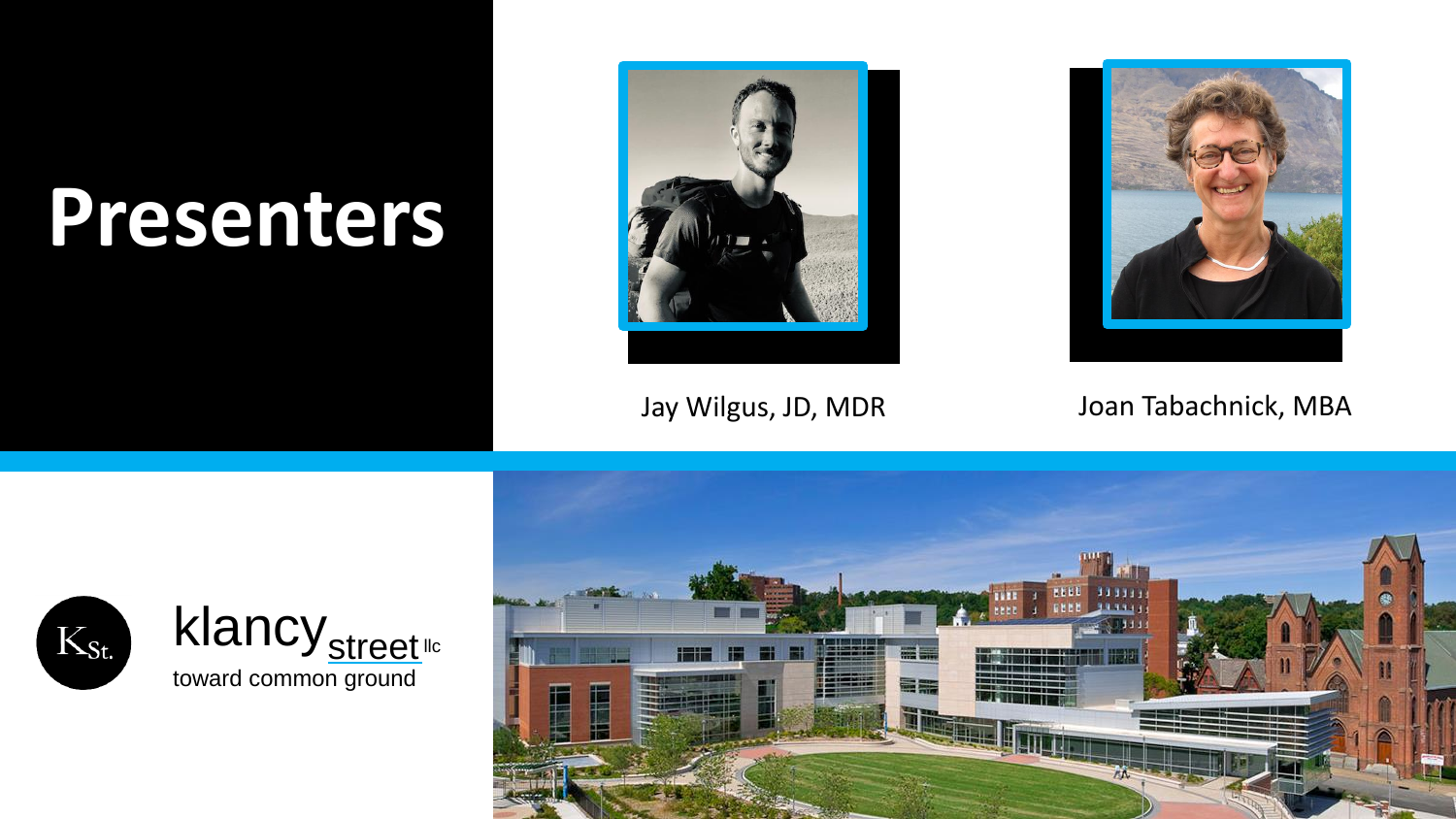**1** An overview of the prevalence of perpetration and some<br> **1** of the responses to these behaviors An overview of the prevalence of perpetration and some of the responses to these behaviors

What we know and don't know about young adults who commit sexual misconduct

Research-informed interventions and assessment approaches for campus practice





**3**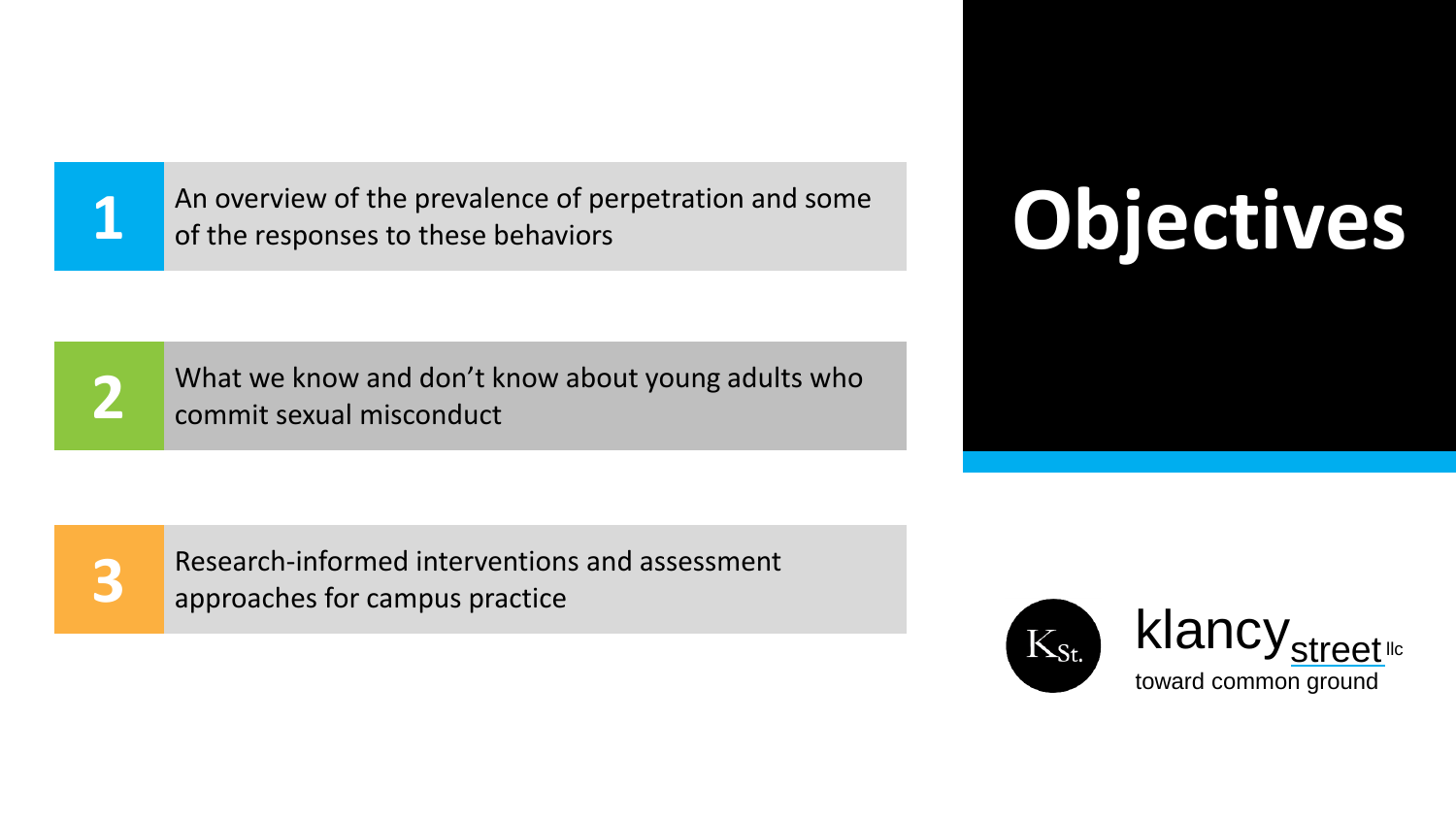## **Respondents: Who Are They?**



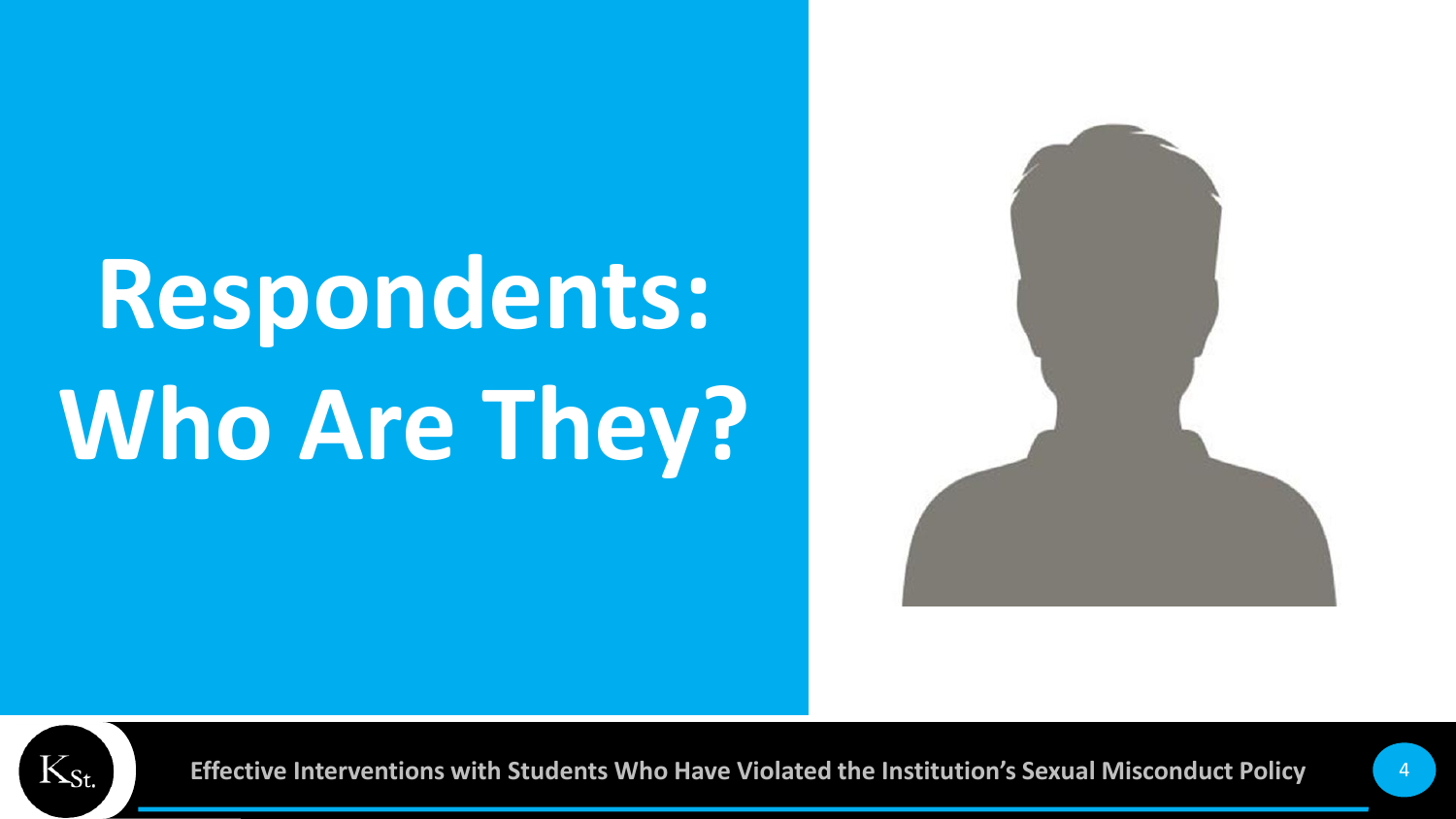#### Respondents: Who Are They?



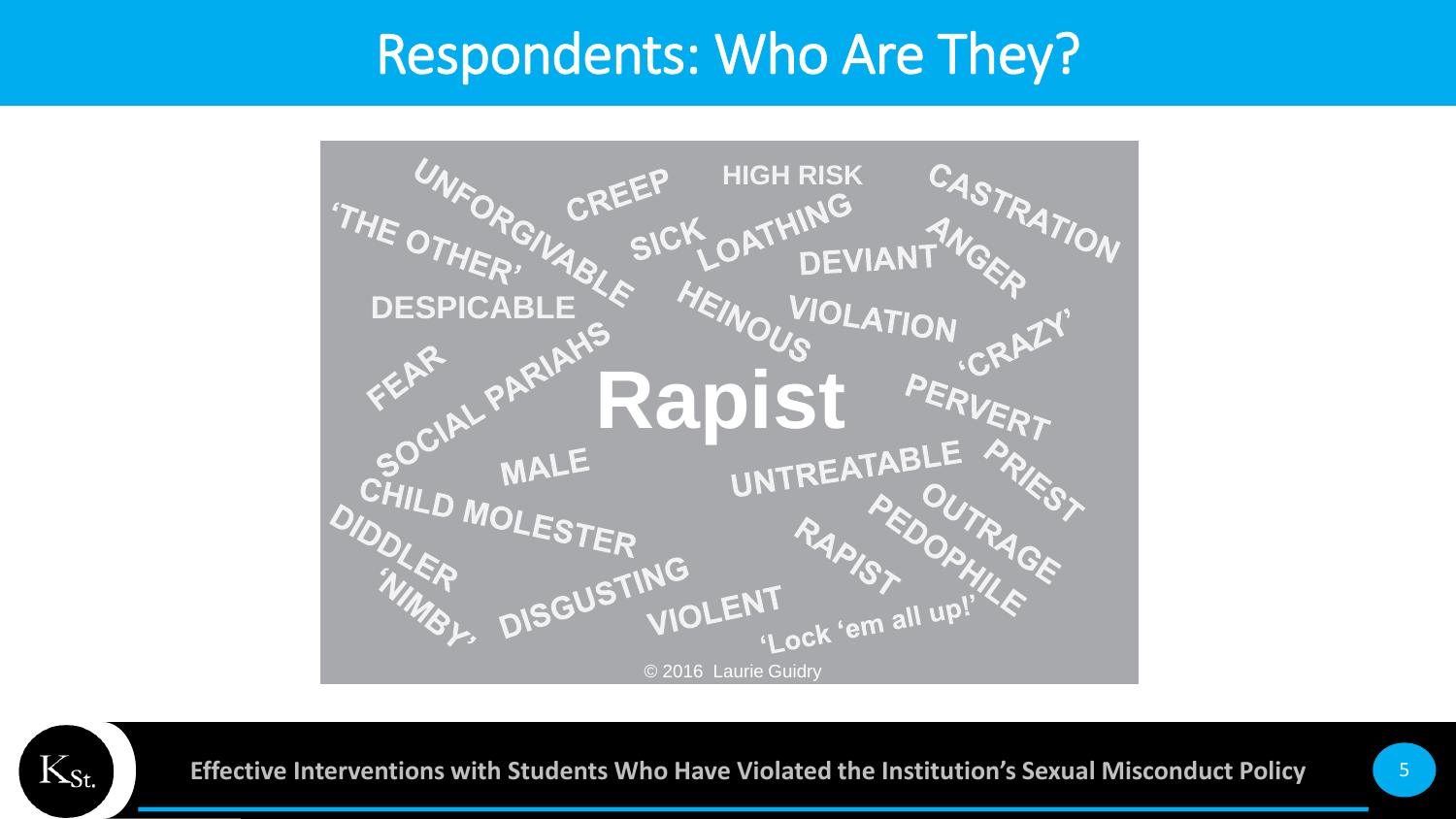#### Respondents: Who Are They?



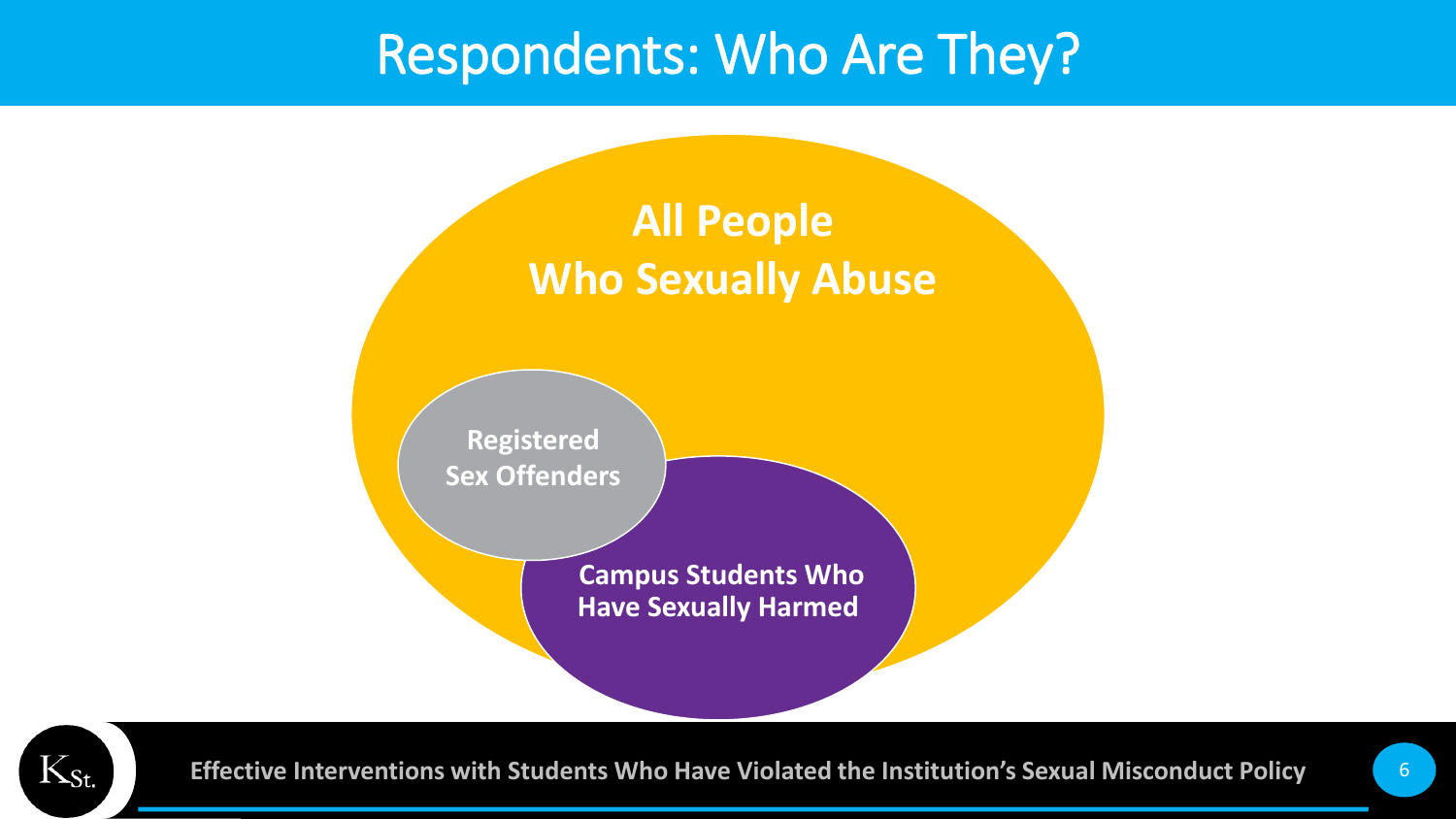## *Definitions belong to the definers, not the defined.*



Toni Morrison

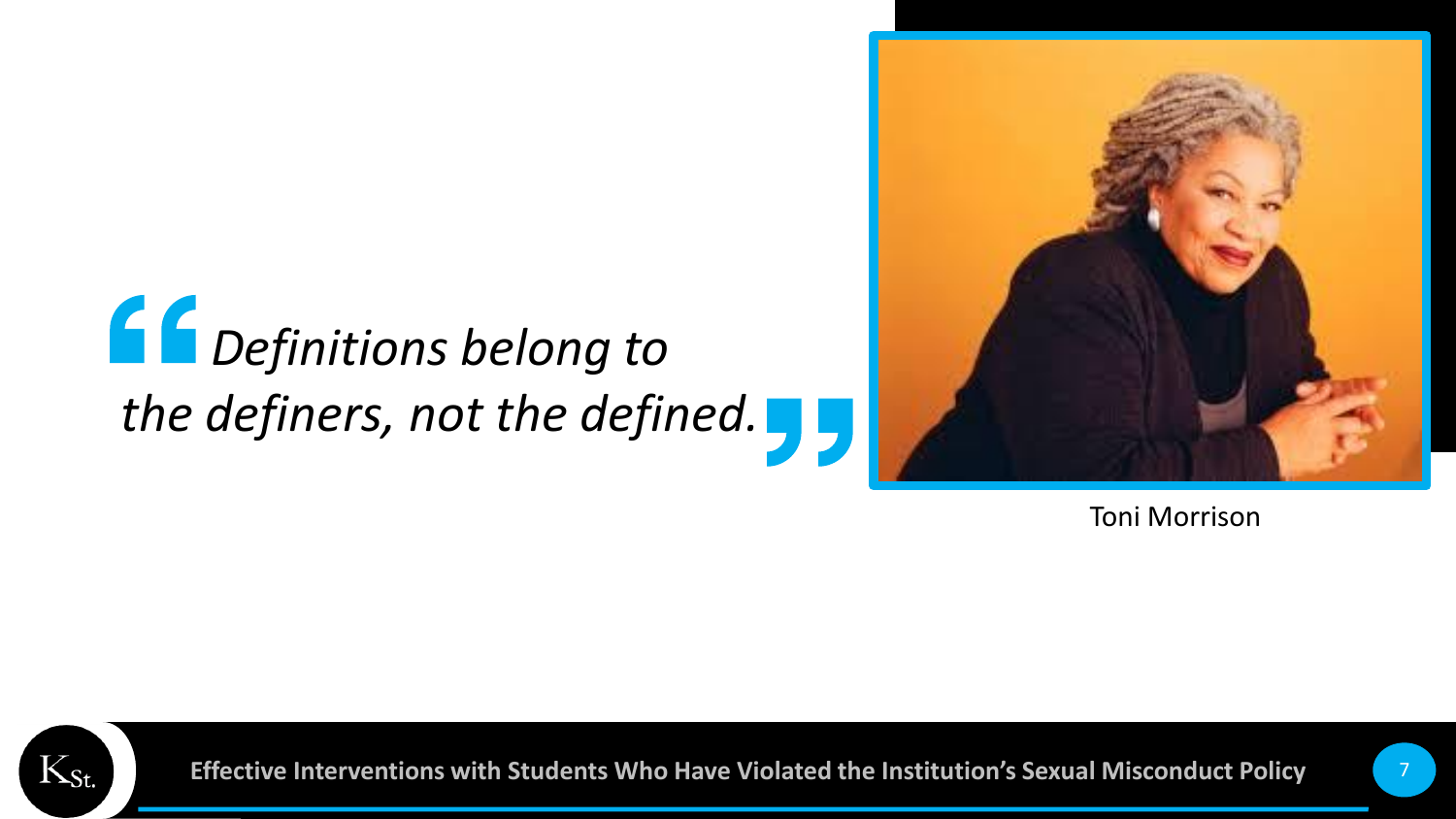### Perpetration Data from College Campuses\*

#### College Samples: Rape/Attempted Rape, Males



Adapted from DeGue, S., Brown, P, Jones, K., & Leone, R. (2017). Perpetration data: How it can inform your sexual violence prevention efforts. Presentation at the National Sexual Assault Conference, Dallas, TX.

\*Information should be viewed with caution, as surveys and samples may use different definitions of sexual assault and related terms and may cover different populations.

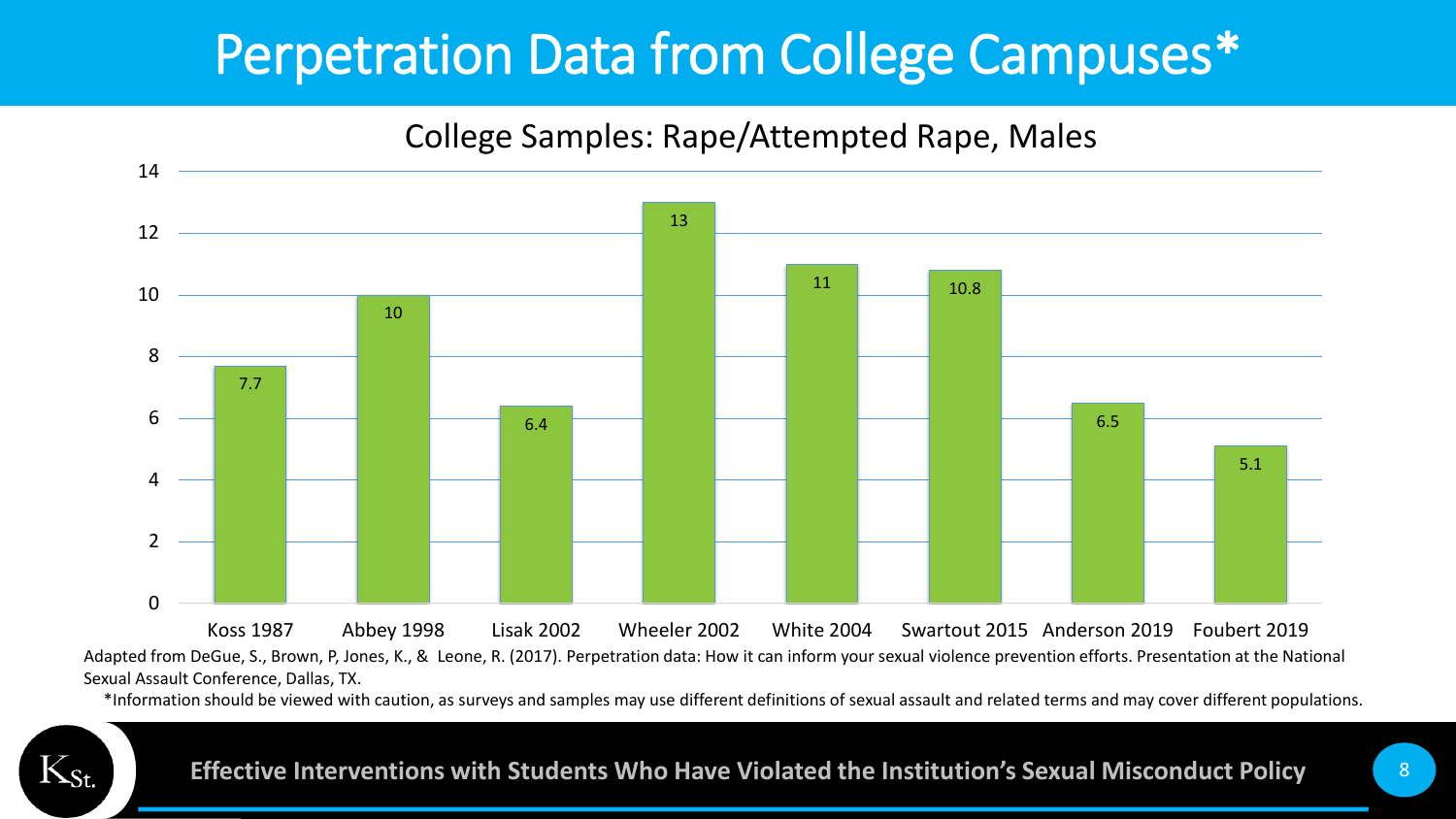#### Continuum of Sexual Behavior



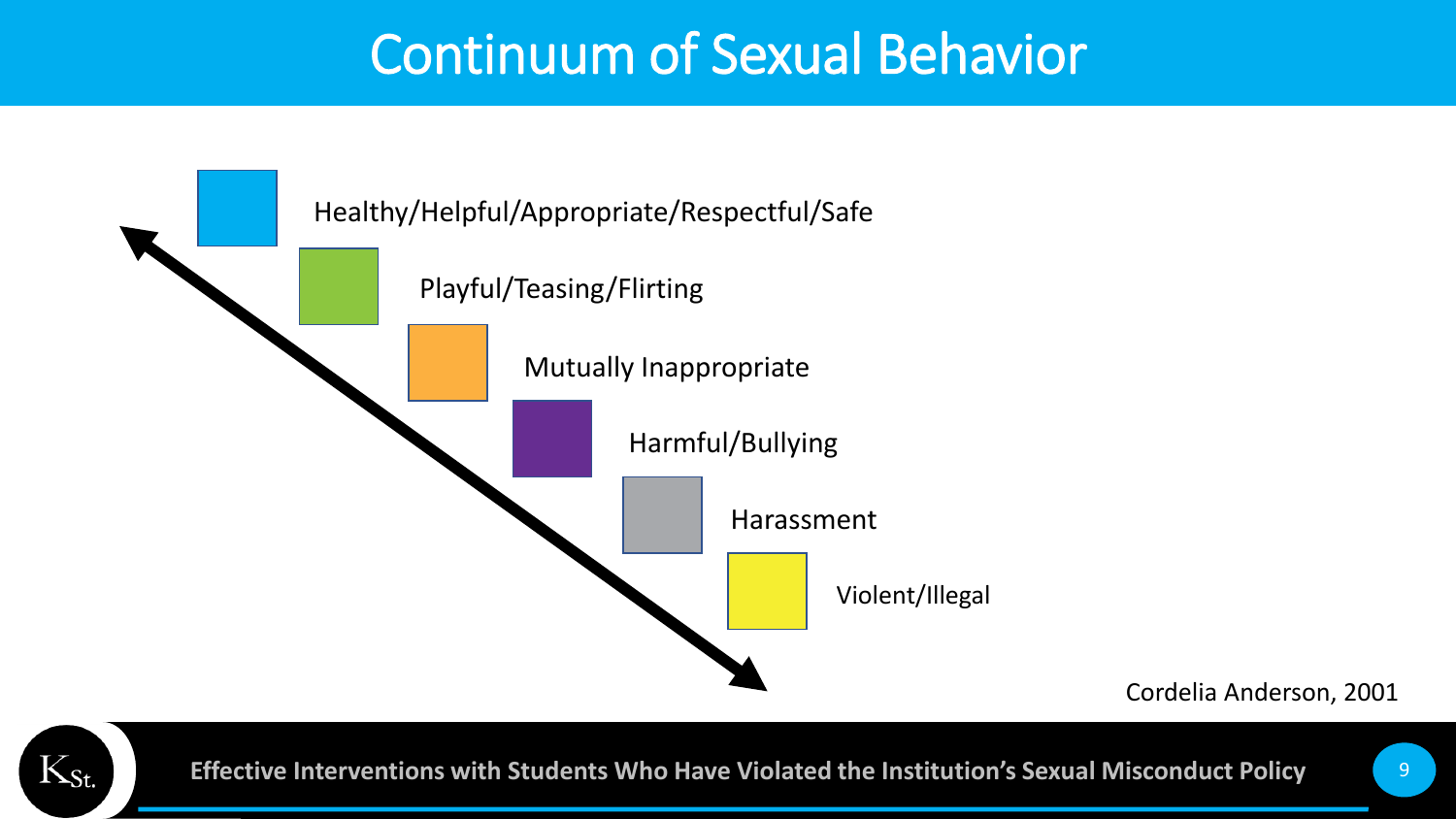### Perpetration Data from College Campuses\*

#### College Samples: Any Form of Sexual Misconduct, Males



Adapted from DeGue, S., Brown, P, Jones, K., & Leone, R. (2017). Perpetration data: How it can inform your sexual violence prevention efforts. Presentation at the National Sexual Assault Conference, Dallas, TX.

\*Information should be viewed with caution, as surveys and samples may use different definitions of sexual assault and related terms and may cover different populations.

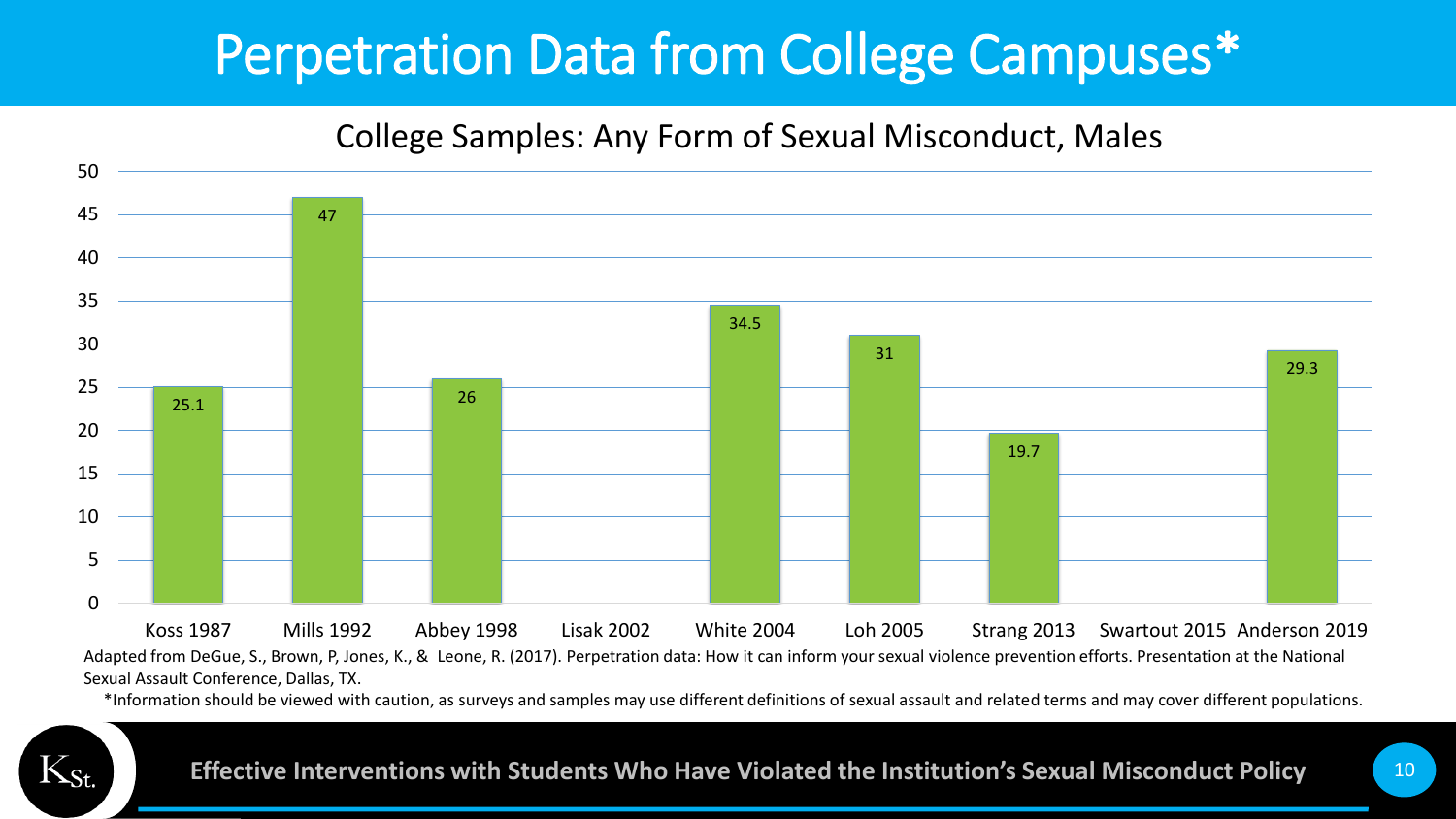

Not all behaviors are the same.

Not all people who abuse are the same.

**Key Points**



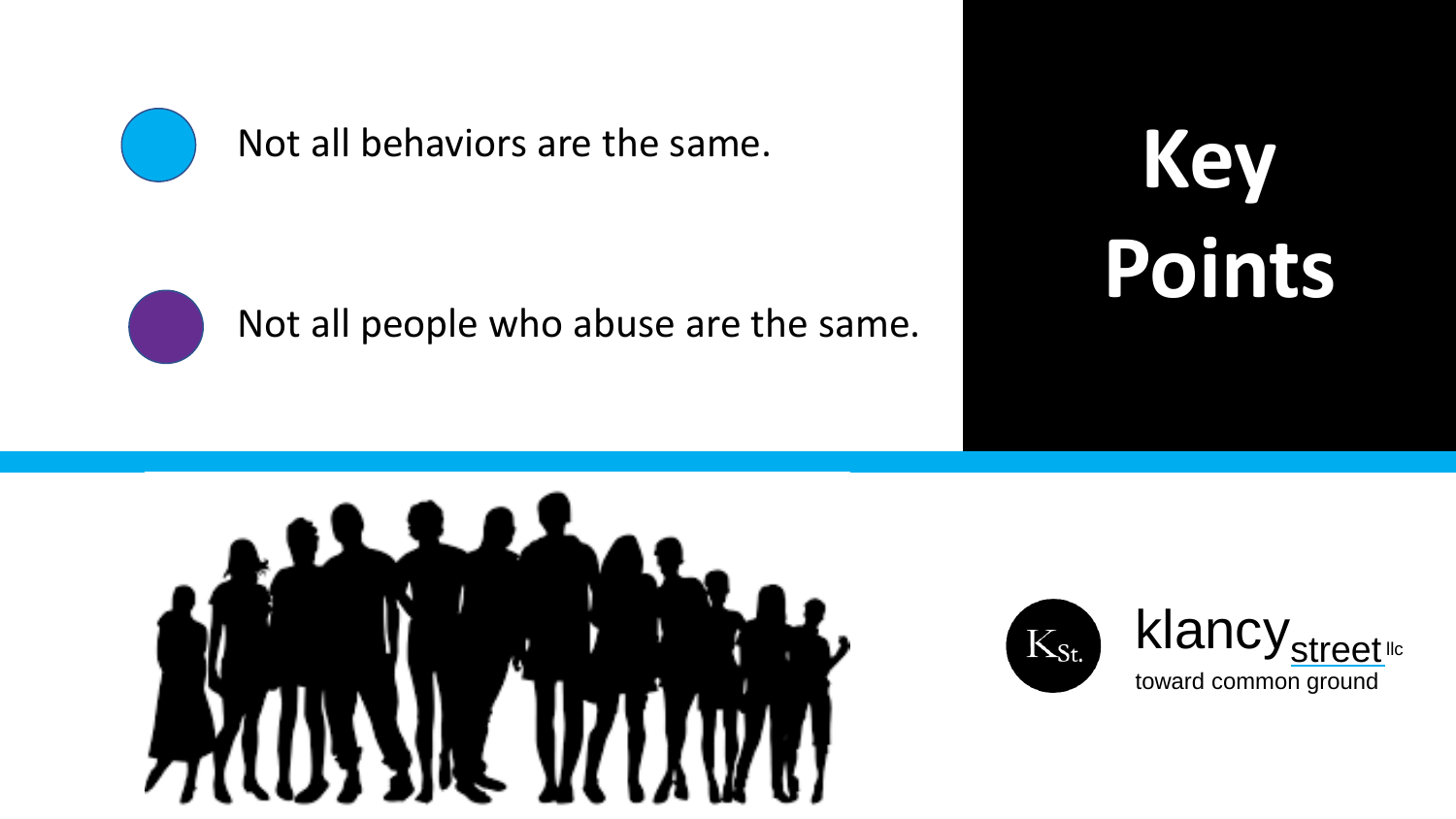#### Other Considerations

- **·** Intentions:
	- poorly executed to distorted judgment to malicious
- **Motivations:** 
	- prosocial to self-oriented/identify based to anger, rage and aggression
- Tactics:
	- environmental, to persistence, to incapacitation, to coercion to physical force

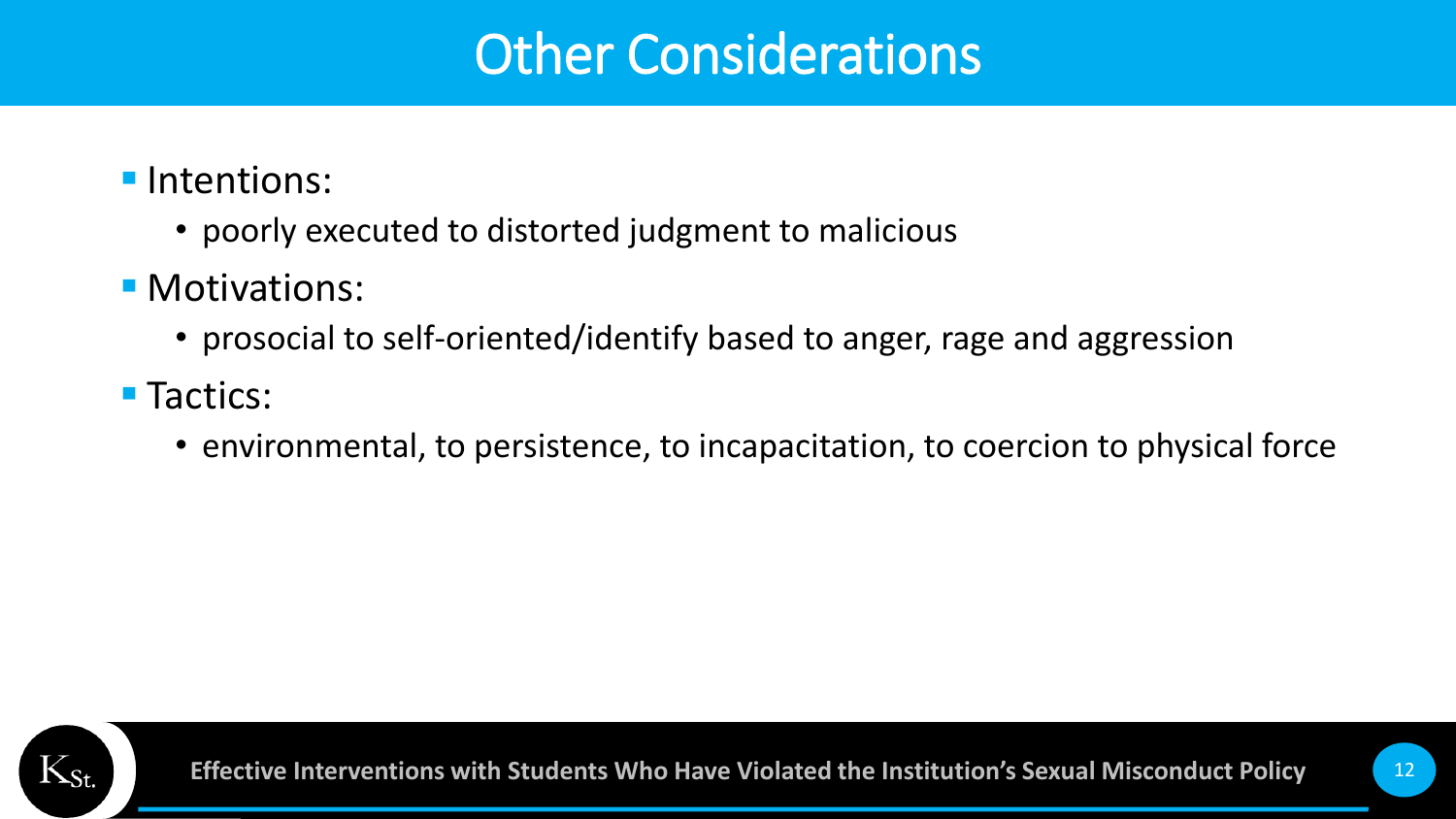#### A Heterogeneous Population

- Individuals who sexually offend:
	- Have a broad diversity of sexual interests and arousal patterns
	- Engage in a wide range of sexually abusive behaviors
	- Exist within all social identity groups
	- Have varying levels of understanding (both cognitive and developmental)
	- Live in environments that encourage and/or deter perpetration

See, e.g. Center for Sex Offender Management, *The Comprehensive Assessment Protocol: A Systemwide Review of Adult and Juvenile Sex Offender Management Strategies* (2007)*;* Wilgus, J. & Tabachnick, J. Incorporating What Is Known About Respondents and Their Perspectives into Thoughtful Adjudication Practices (2019). In C.M. Renzetti & D.R. Follingstad (Eds.), Adjudicating Campus Sexual Misconduct: Controversies and Challenges. San Diego, CA: Cognella.

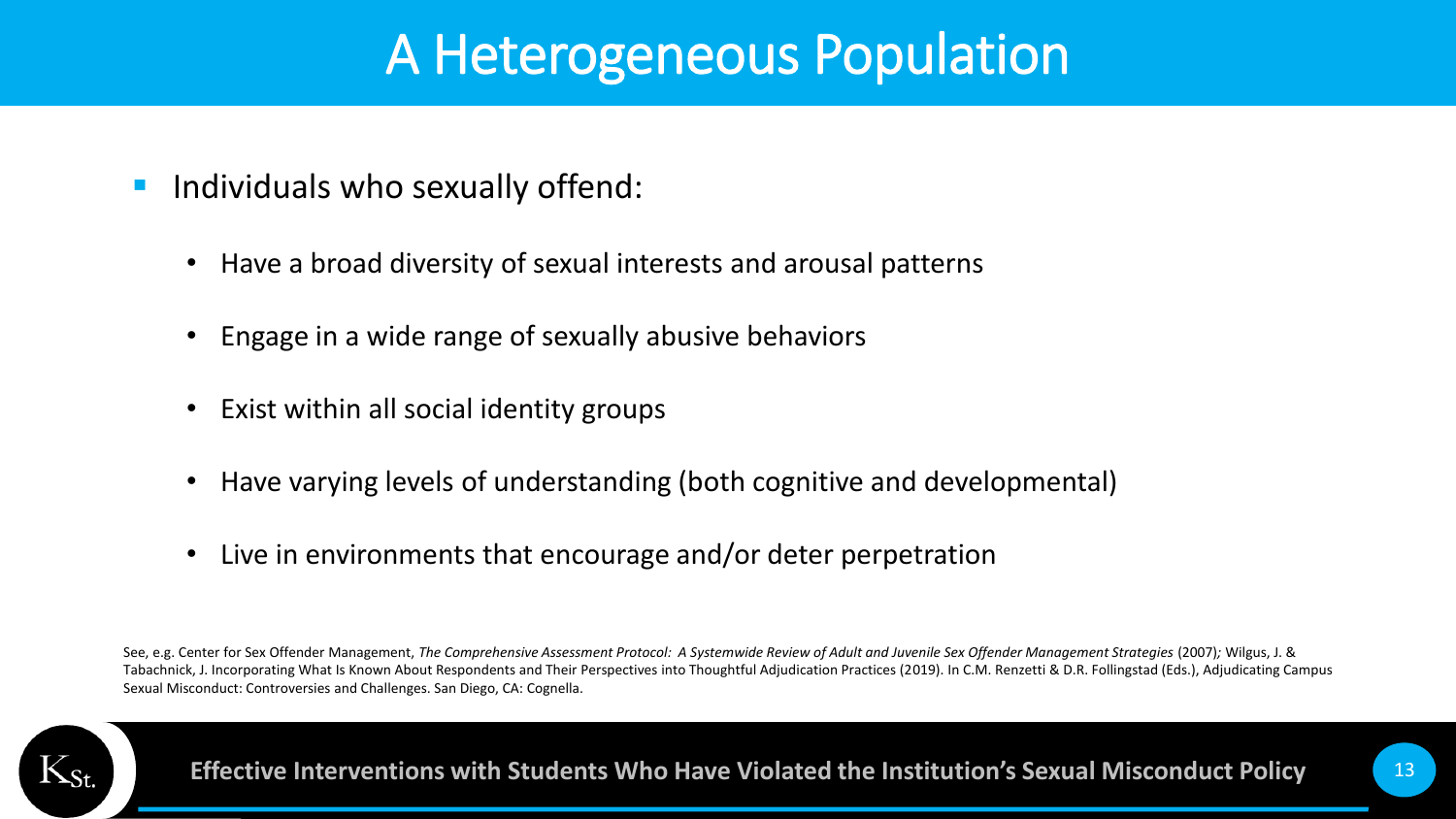Understanding perpetration does not discount, diminish, or lessen the very real impact on victims of sexual violence.



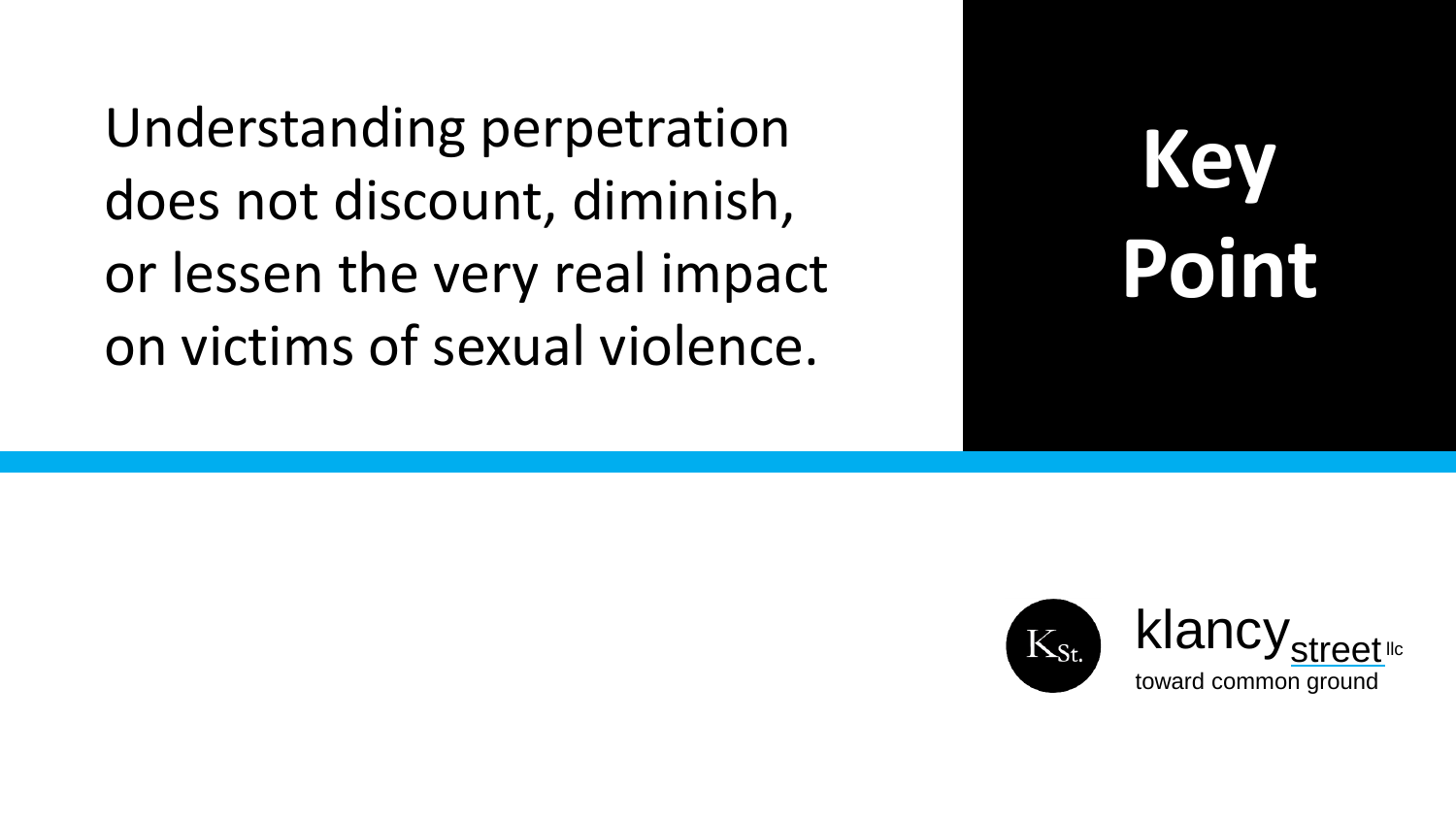*We can't move to a culture that eliminates sexual violence if we're not dealing with how harm-doers become harm-doers and how they undo that. Leaving them in a heap on the side of the road is not the answer; allowing them to sneak back in through the back door [...] and acting like nothing happened [is not] the answer. There should be an expectation that there's real rehabilitation and that [offenders] have seen the light and want to make dramatic shifts in their behavior.*



Tarana Burke

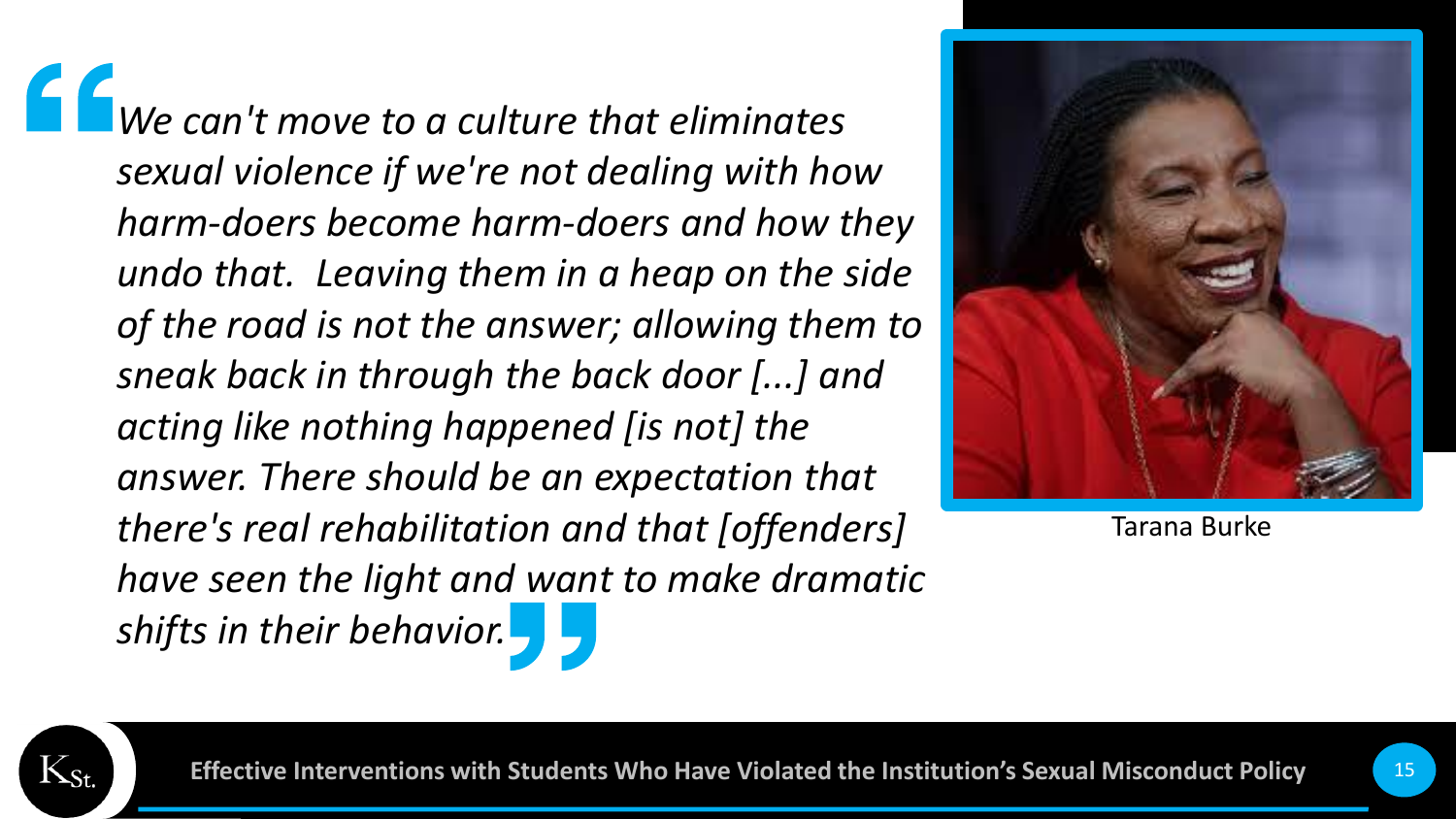*For every complex problem, there's a solution that is clear, simple, and wrong.*

H.L. Mencken

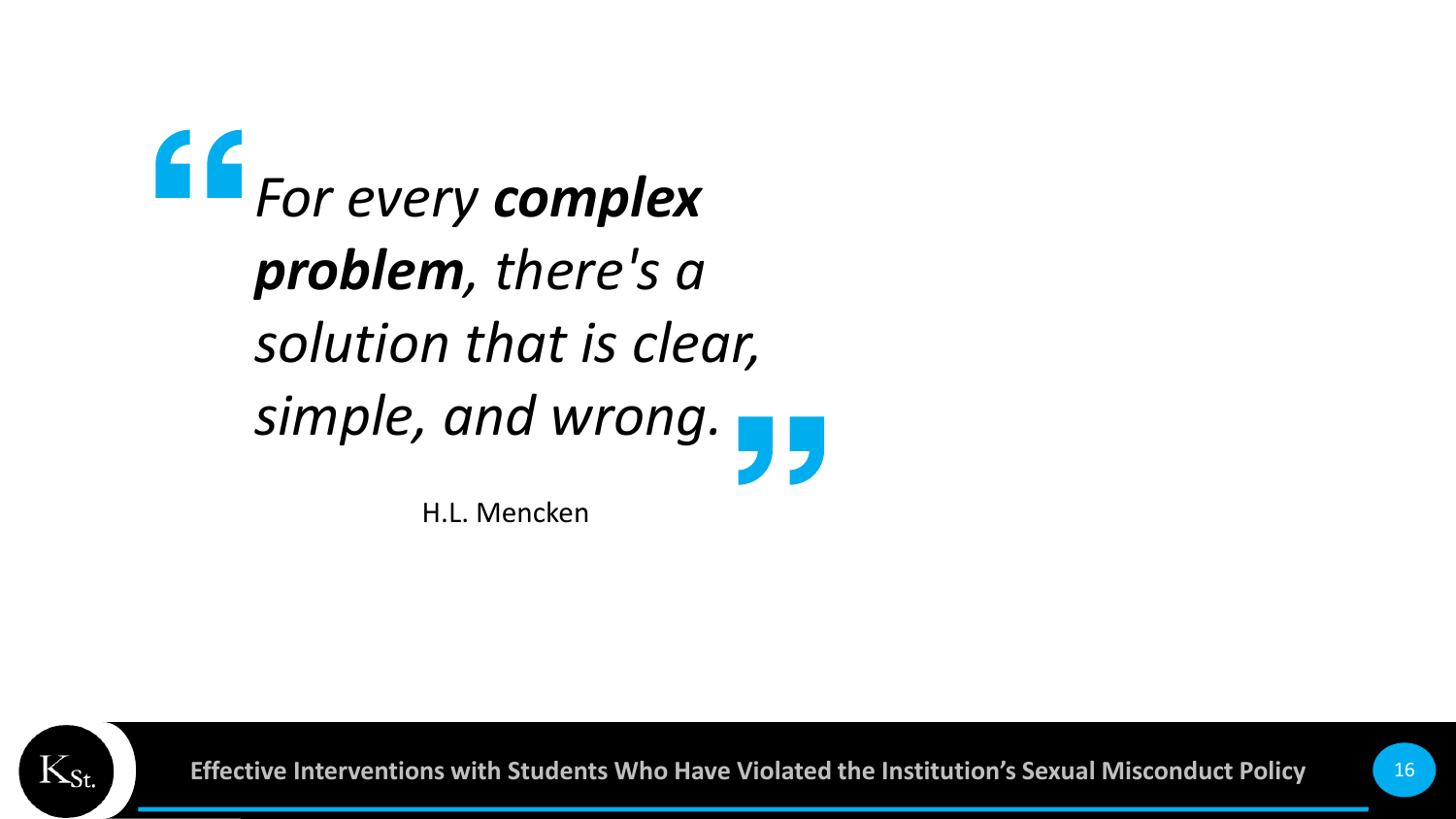

There is no simple answer as to why people engage in this behavior.



The problem of sexual offending is too<br>complex to attribute solely to a single<br>and the problem is the contract of the contract of the contract of the contract of the contract of the contract o complex to attribute solely to a single theory (multi-factor theories are stronger)

# **No Simple**



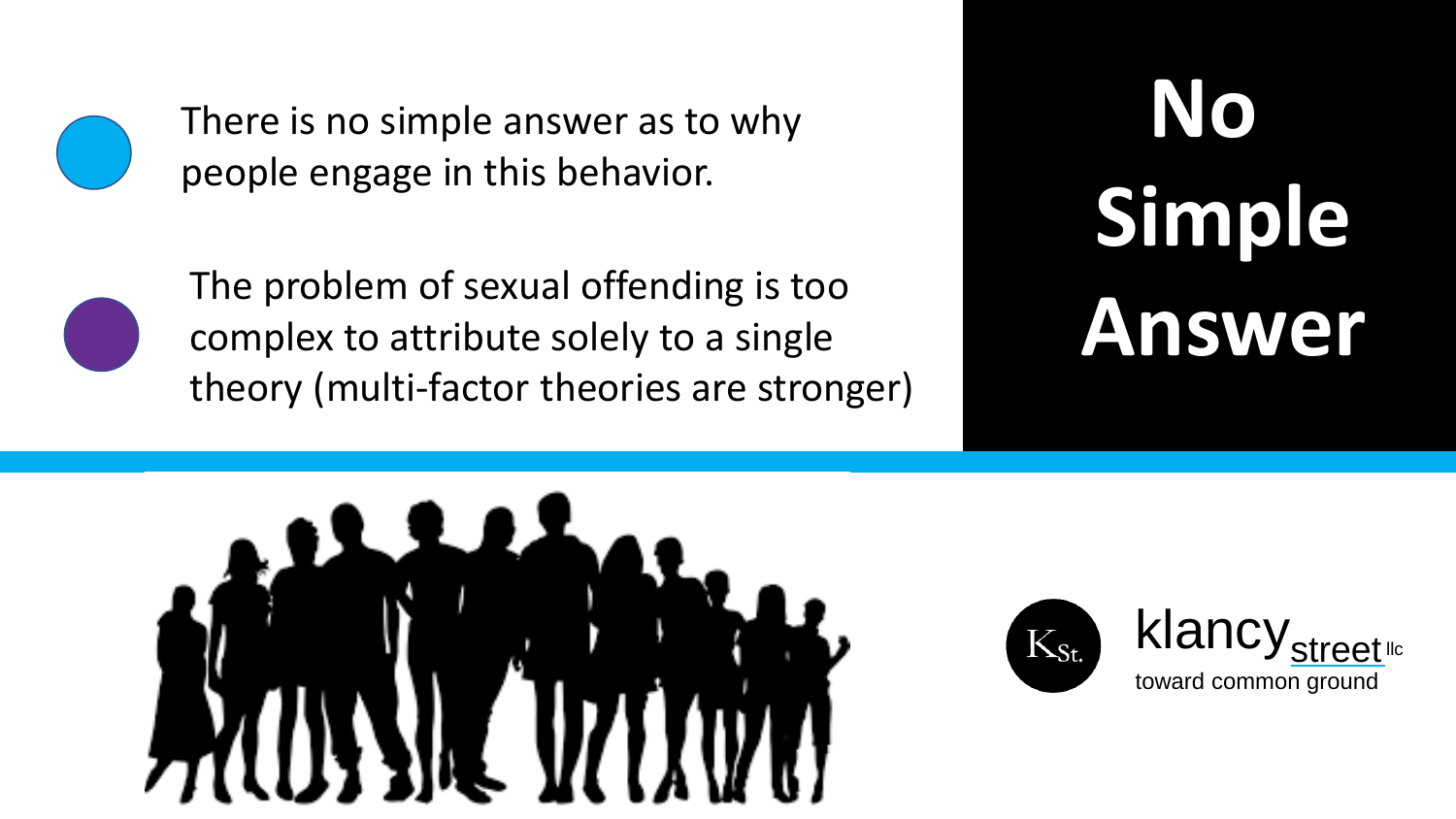## **Red Flags**



*"It's always about power and control..."*

*"This is how [all] college rapists find their victims…"* 

*"This is what all sex offenders do…"*



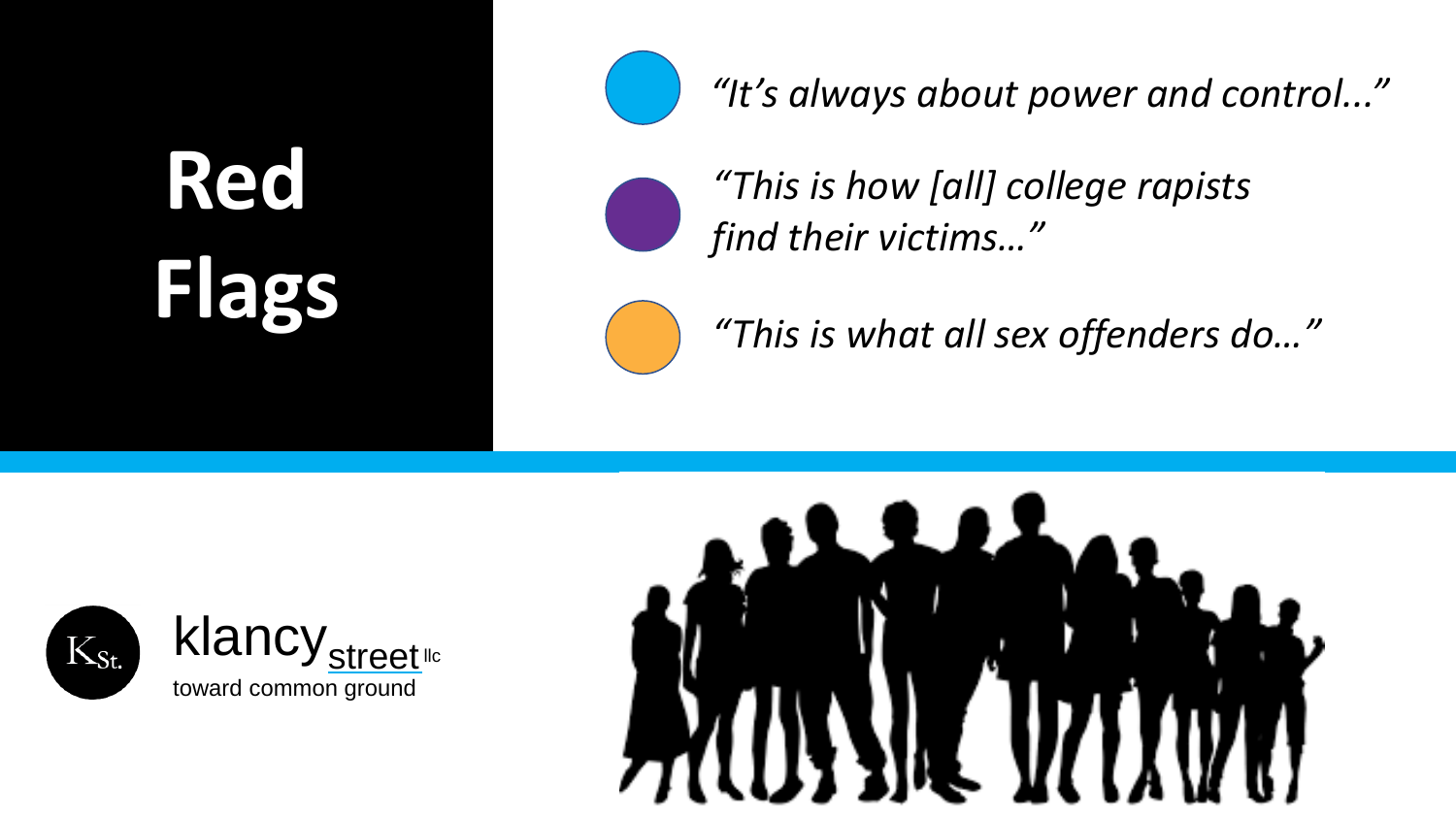#### No Single Cause…

- Contributing factors can include:
	- Negative or adverse conditions in early development;
	- Cognitive distortions, which often parallel rape myths and diminish internal feelings of shame;
	- Repeated exposure to sexually aggressive pornography and violence;
	- Hostility toward women and increased acceptance of physical violence toward women;
	- Problems with self-regulation and impulse control;
	- Short-term relationships and negative attitudes toward women.

See, e.g. Center for Sex Offender Management, *The Comprehensive Assessment Protocol: A Systemwide Review of Adult and Juvenile Sex Offender Management Strategies* (2007).

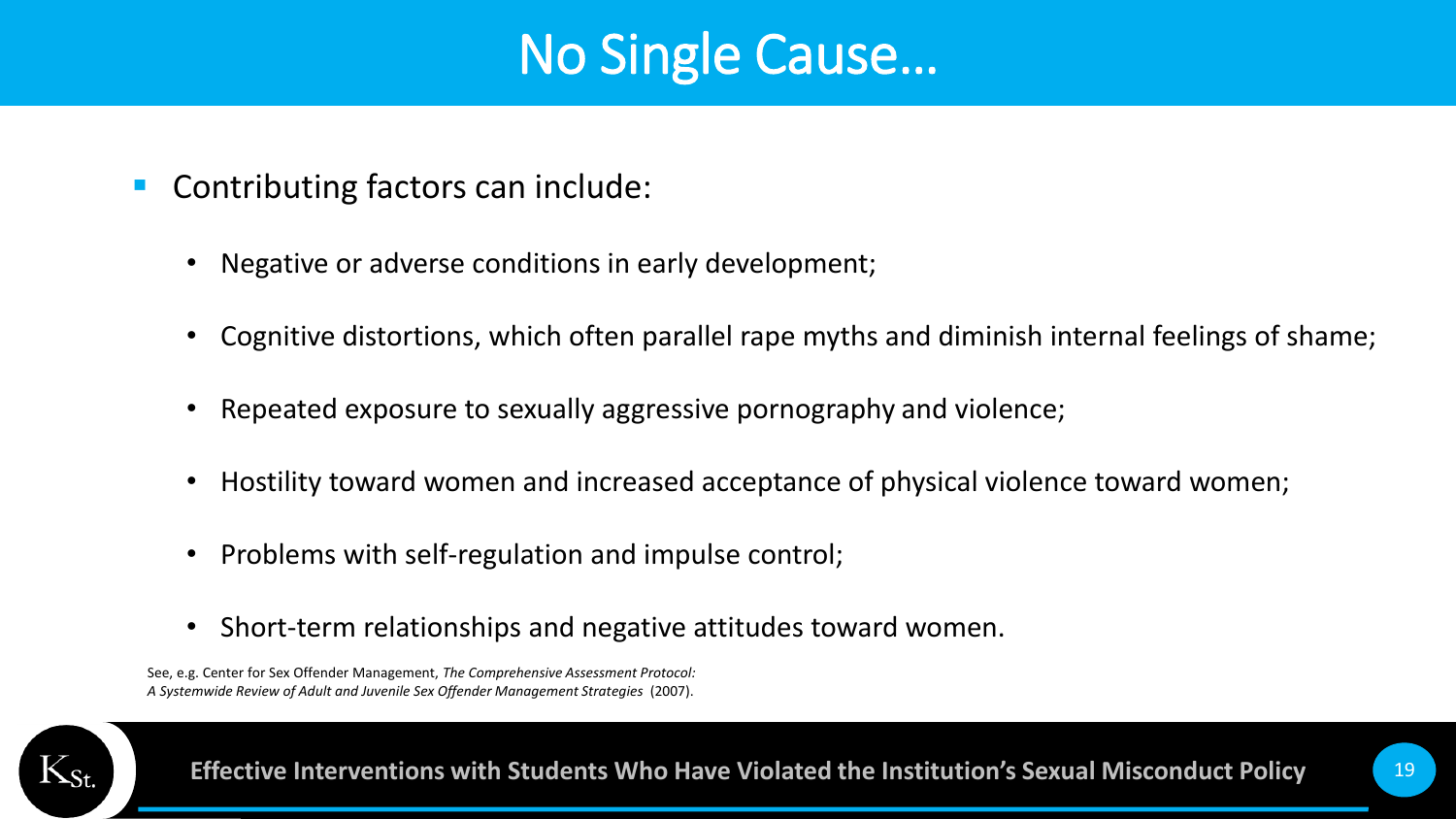

#### **Statement on Race and Privilege**

*Research has shown that entitlement and dominance are core contributors both to sexually aggressive behavior (e.g., Knight & Guay, 2018; Malamuth, 2003) and to the maintenance of privilege and the continuance of racial prejudice.*

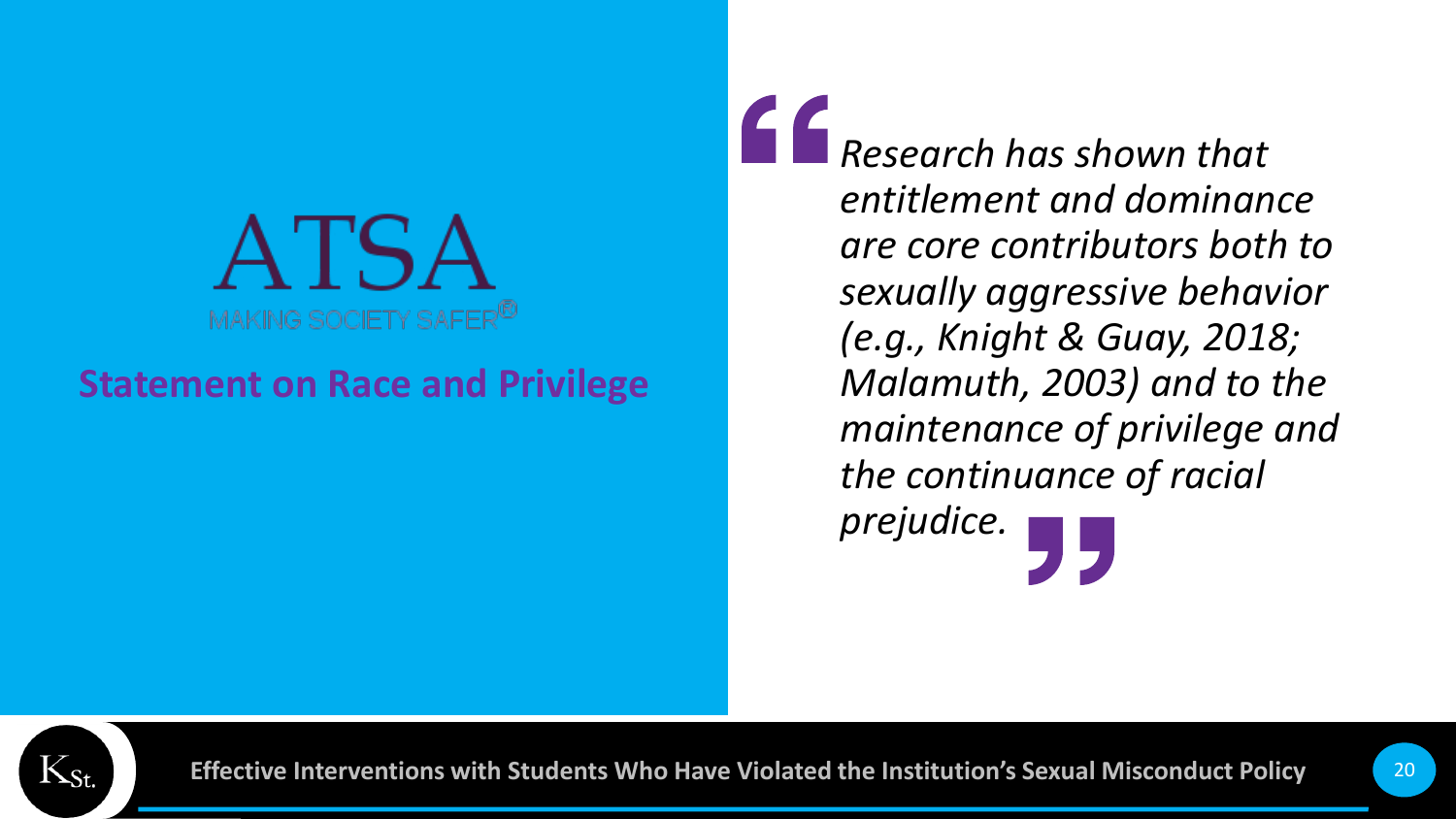

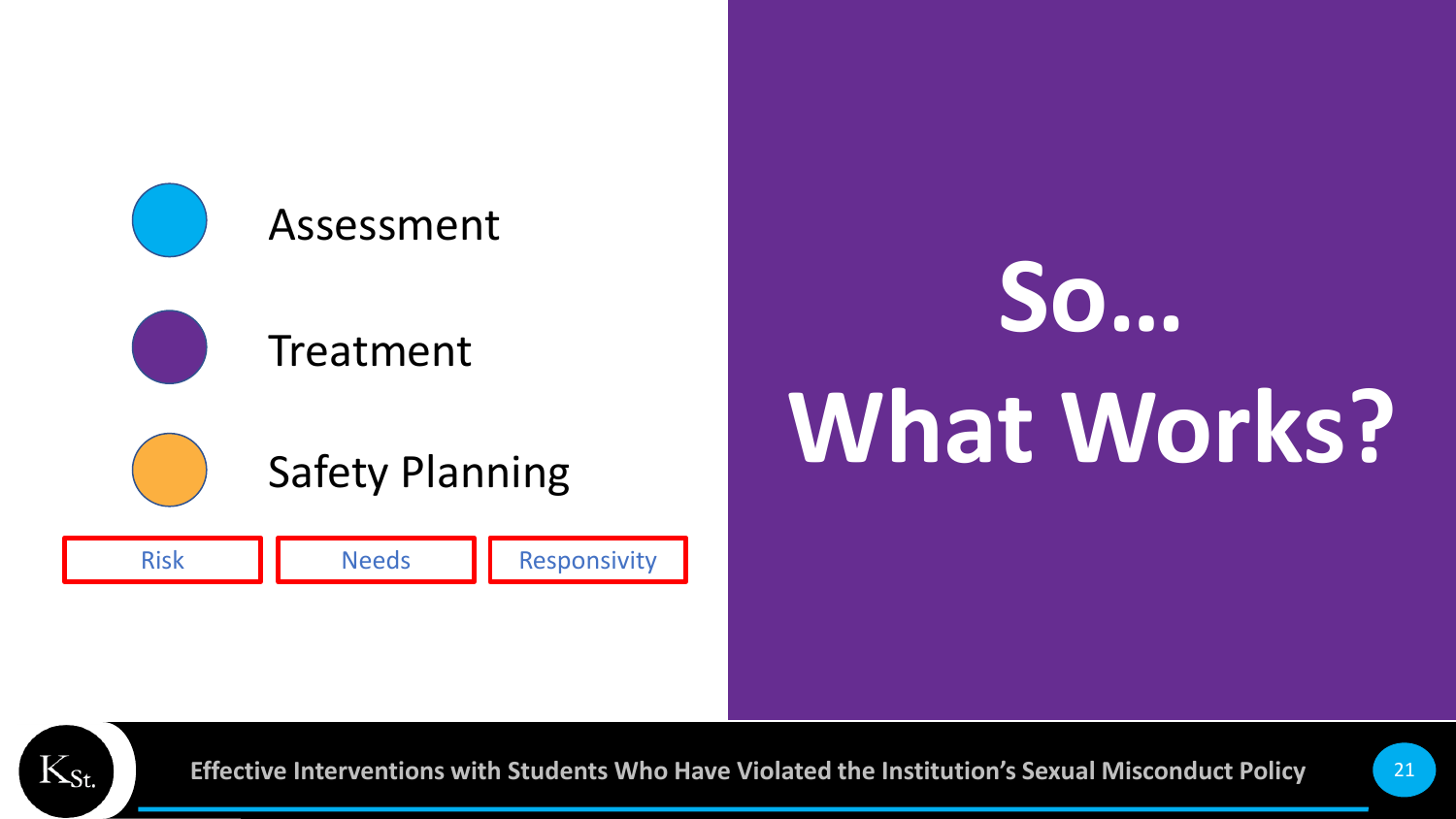#### Risk-Needs-Responsivity (RNR) Model



See, e.g., Andrews, D.A., Bonta, J. and Hoge, R.D. (1990), "Classification for effective rehabilitation: rediscovering psychology", Criminal Justice and Behavior, Vol. 17 No. 1, pp. 19-52.; Hanson, R.K., Bourgon, G., Helmus, L. and Hodgson, S. (2009), "The principles of effective correctional treatment also apply to sexual offenders: a meta-analysis", Criminal Justice and Behavior, Vol. 36 No. 9,pp. 865-91; Lamade, R., Lopez, E., Koss, M., Prentky, R., Brereton, A. (2017). Developing and implementing a treatment intervention for college students found responsible for sexual misconduct. Journal of Aggression, Conflict and Peace Research. doi:10.1108/JACPR-06-2017-0301

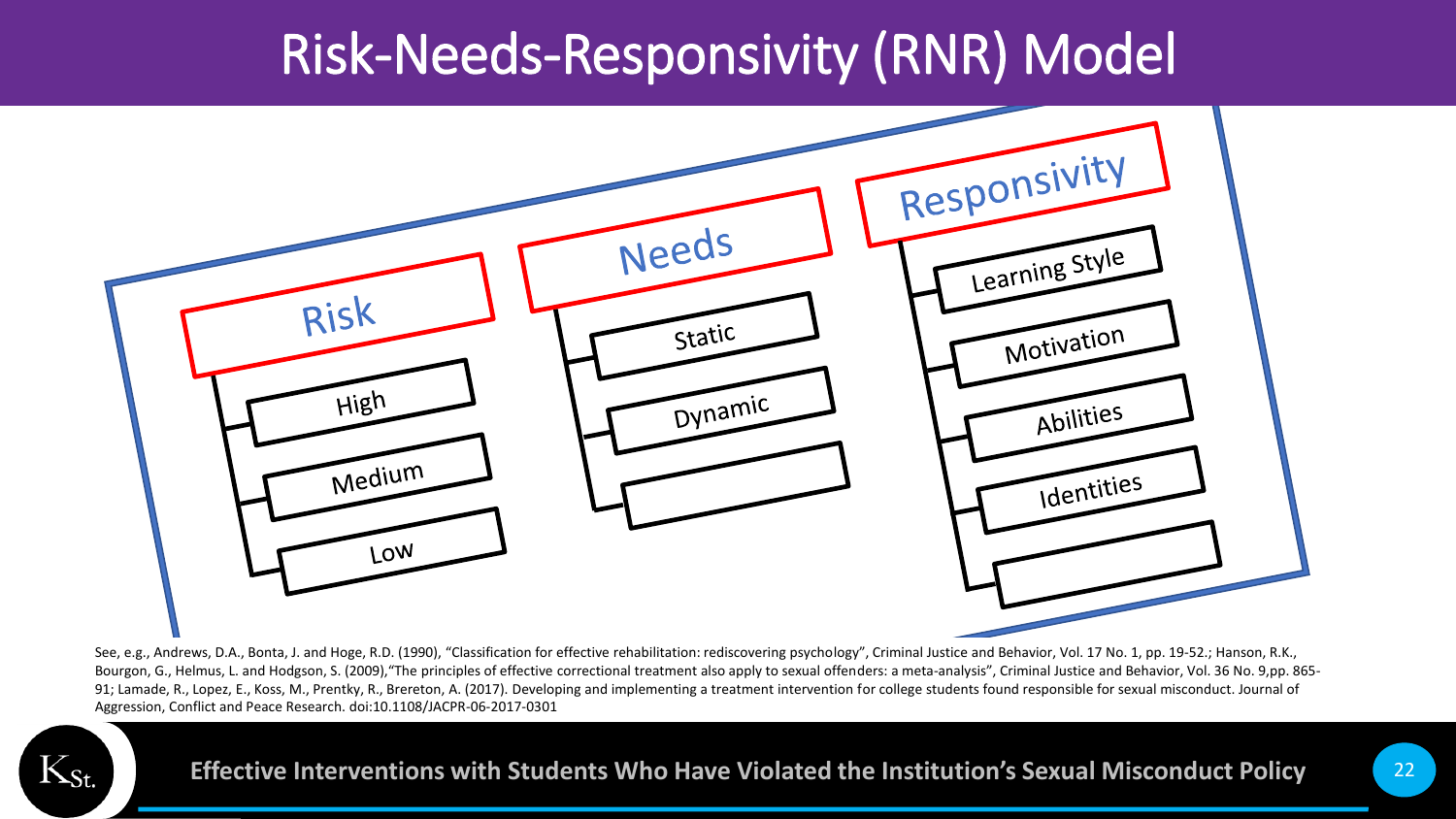### Information from Assessment

- 1. What risks does the student pose (e.g., other allegations)?
- 2. Are there associated risks such as alcohol and/or drug abuse?
- 3. Is the student involved in pro-social activities (safety factors)?
- 4. What is the student's cognitive understanding and developmental stage?
- 5. Is the student motivated to change?

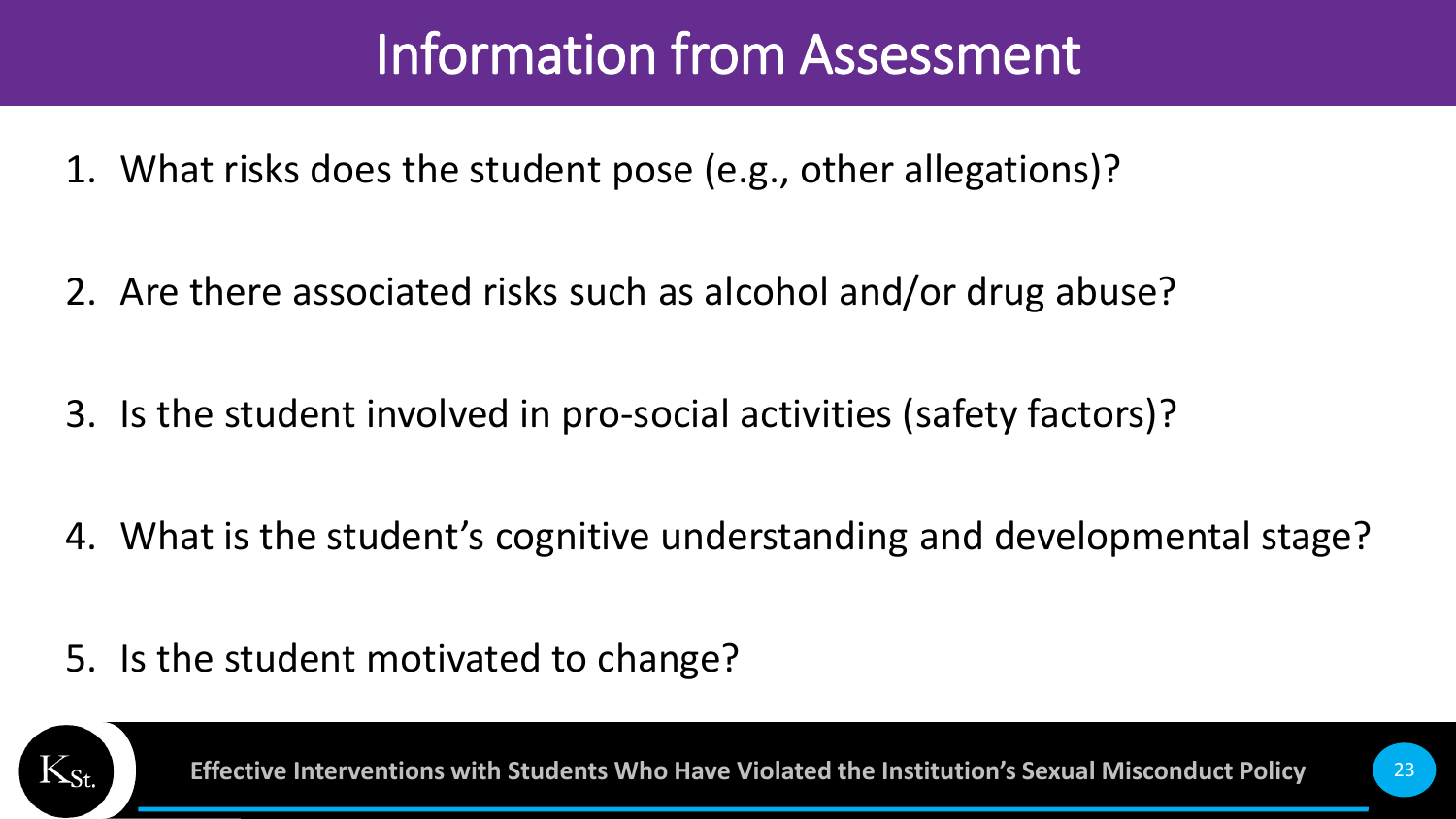#### Assessment

Licensed clinician with training and experience in working with problematic and abusive sexual behavior

WHO **COMPLETES** A RISK ASSESSMENT

Content developed by Creeden, K. All rights reserved.

Could have experience working with adults or adolescents: preferably adolescents/young adults

Possible referral points include: ATSA directory, Safer Society Foundation directory, local forensic psychiatry programs

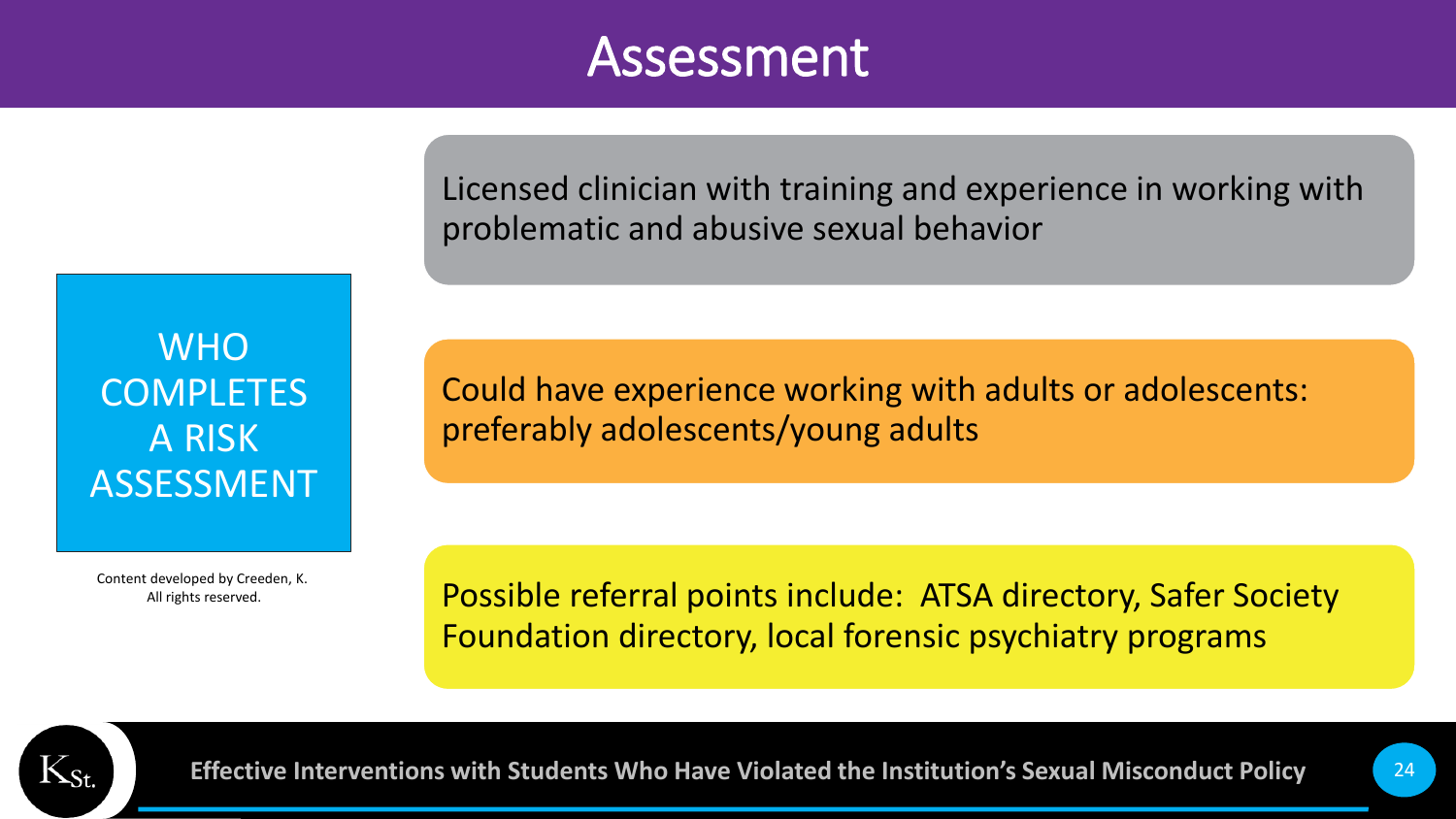### What Will You Learn from an Assessment

| <b>Major Risk/Need Factor</b>            | <b>Indicators</b>                                                                                              | <b>Intervention Goal</b>                                                                                          |  |  |
|------------------------------------------|----------------------------------------------------------------------------------------------------------------|-------------------------------------------------------------------------------------------------------------------|--|--|
| <b>Substance Abuse</b>                   | Abuse of alcohol and/or drugs                                                                                  | Reduce substance abuse through a drug or alcohol<br>treatment program, enhance alternatives to<br>substance abuse |  |  |
| <b>Pro-criminal/misconduct attitudes</b> | Rationalization for crime/misconduct, rape<br>myth support                                                     | Counter rationalizations with prosocial attitudes,<br>build up prosocial identity                                 |  |  |
| <b>Antisocial personality pattern</b>    | Impulsive, adventurous pleasure seeking,<br>restlessly aggressive                                              | Build self-management skills, teach anger<br>management                                                           |  |  |
| <b>Social supports for misconduct</b>    | Isolation from prosocial others                                                                                | Establish prosocial friends and associates                                                                        |  |  |
| <b>Family/peer relationships</b>         | History of poor family/peer relationships,<br>inappropriate parental monitoring or<br>disciplining             | Teaching relationship skills, enhance caring<br>relationships (e.g., mentoring)                                   |  |  |
| School/work                              | Poor performance, low levels of<br>satisfaction                                                                | Enhance work/study skills, nurture interpersonal<br>relationships within the context of school and<br>campus work |  |  |
| <b>Prosocial recreational activities</b> | Lack of involvement in prosocial activities<br>or involvement with activities problematic<br>to the individual | Encourage participation in prosocial activities, match<br>activities to individuals to lower risks                |  |  |

Adapted from Risk-need-responsivity model for offender assessment and rehabilitation 2007-06 (p.6), by Bonta, J. and Andrews, A. (2007). Ottawa, Canada: Public Safety Canada Copyright 2007 by Her Majesty the Queen. Retrieved from: <https://www.publicsafety.gc.ca/cnt/rsrcs/pblctns/rsk-nd-rspnsvty/index-en.aspx>

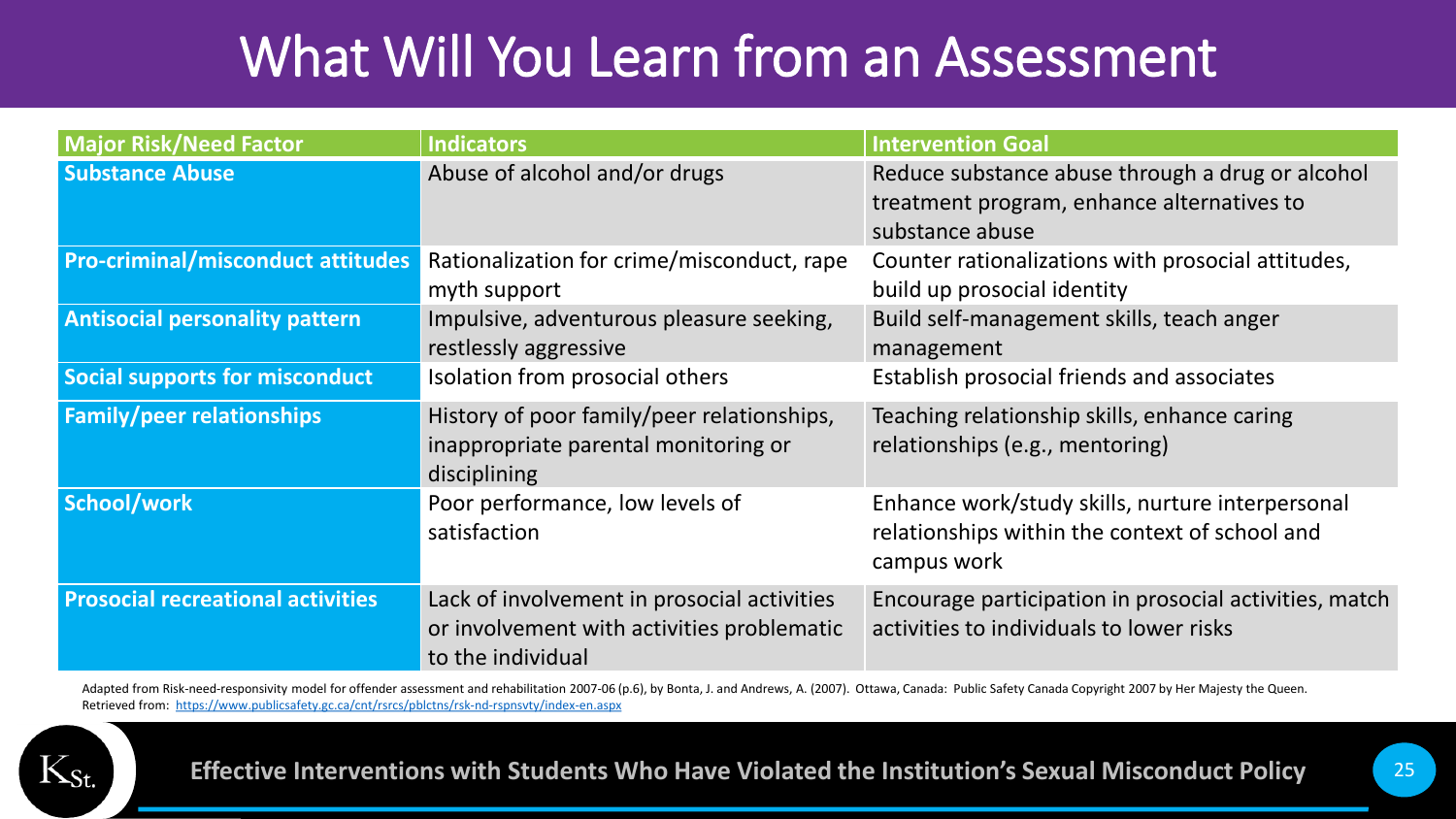## Brief Review: Therapeutic vs. Educational Interventions

|                      | Psychotherapy                                                                                                                                                                                                           | Psychoeducation                                                                                   |
|----------------------|-------------------------------------------------------------------------------------------------------------------------------------------------------------------------------------------------------------------------|---------------------------------------------------------------------------------------------------|
| Goal                 | Facilitate positive behavioral change by targeting and mitigating risk<br>relevant thoughts, feelings, and behaviors associated with sexual<br>misconduct and promoting respectful, prosocial intimate<br>relationships | Deliver knowledge that leads to an<br>understanding of the need to modify<br>behavioral responses |
| Method               | Use of specific clinical techniques within a principled framework                                                                                                                                                       | Planned curriculum                                                                                |
| <b>Delivery</b>      | Licensed Mental health provider (psychologist, MHC, SW,<br>psychiatrist)                                                                                                                                                | No licensure requirements.                                                                        |
| <b>Effectiveness</b> | Strong support for various outcomes                                                                                                                                                                                     | Support for specific outcomes                                                                     |
| Cost                 | Varies, depending on insurance; diagnosis may be required                                                                                                                                                               | Cost effective, particularly when<br>administered in a group                                      |

Adapted from Prentky, R., Koss, M., Lamade, R., Lopez., E., Wilgus, J., & Righthand, S., *Two Programs, Two Approaches: Psychotherapy vs. Psychoeducation* (2017)*.* On File at Klancy Street, LLC

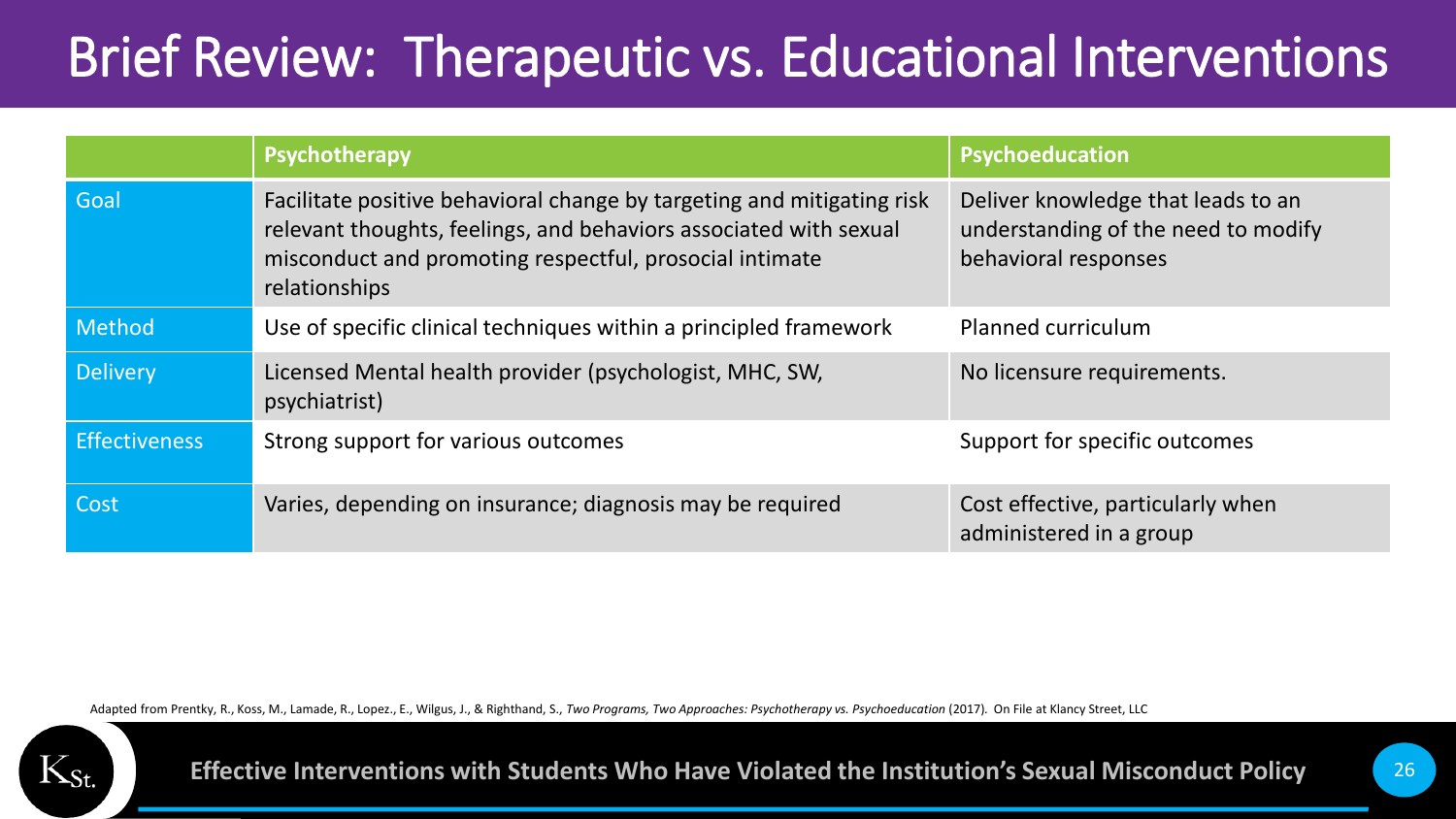#### Treatment

■ The following approaches have the greatest impact:

- Interventions provided by professionals with specialized training
- Programs that adhere to the risk-need-responsivity model
- Cognitive-behavioral/relapse prevention approaches
- Interventions that meaningfully engage higher risk offenders in the process of changing criminogenic needs

See, e.g., Lösel, F. and Schmucker, M. (2005), "The effectiveness of treatment for sexual offenders: a comprehensive meta-analysis", Journal of Experimental Criminology, Vol. 1 No. 1, pp. 117-46.; Hanson, R.K., Bourgon, G., Helmus, L. and Hodgson, S. (2009),"The principles of effective correctional treatment also apply to sexual offenders: a meta-analysis", Criminal Justice and Behavior, Vol. 36 No. 9,pp. 865-91; and Lamade, R., Lopez, E., Koss, M., Prentky, R., Brereton, A. (2017). Developing and implementing a treatment intervention for college students found responsible for sexual misconduct. Journal of Aggression, Conflict and Peace Research. doi:10.1108/JACPR-06-2017-0301

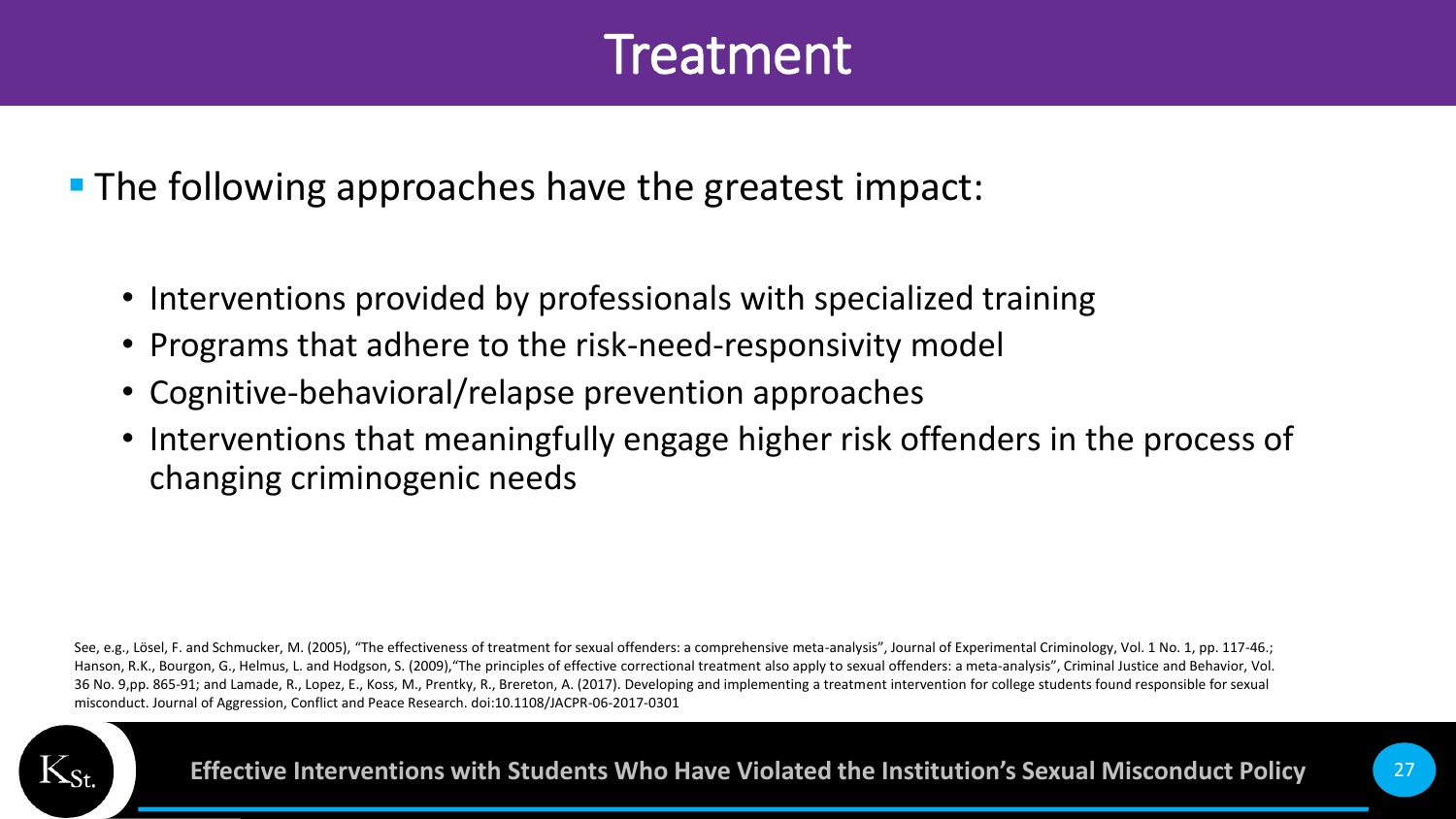#### STARRSA – Risk-Needs Inventory

- What treatment needs exist?
- How much treatment appears to be necessary?
	- Overall
	- Relative to specific items

The Risk-Needs Inventory displayed on this slide was developed under a project funded by the United States Department of Justice Office of Justice Programs (Grant Number: 2014-AW-BX-K002) and led by Principal Investigator, Robert Prentky, PhD. and Co-Principal Investigator, Mary Koss, PhD. For additional information and/or training on the STARRSA program, please contact Klancy Street, LLC.

| Treatment Objectives/<br><b>Needs</b>                         | No/Minimal<br>Need or<br>Significant<br>Progress (0) | Moderate<br>Need/<br>Progress $(1)$ | Significant<br>Need $(2)$ |
|---------------------------------------------------------------|------------------------------------------------------|-------------------------------------|---------------------------|
| 1. Accepting Responsibility for All Sexual<br><b>Behavior</b> |                                                      |                                     |                           |
| Internal Motivation for Change<br>2.                          |                                                      |                                     |                           |
| Sexual Self-Regulation<br>3.                                  |                                                      |                                     |                           |
| 4. Attitudes/Beliefs Regarding Sexual<br>Misconduct           |                                                      |                                     |                           |
| 5. Regret / Remorse for Sexual Misconduct                     |                                                      |                                     |                           |
| Victim Impact / Empathy<br>6.                                 |                                                      |                                     |                           |
| <b>Behavioral Self-Regulation</b><br>7.                       |                                                      |                                     |                           |
| <b>Emotional Self-Regulation</b><br>8.                        |                                                      |                                     |                           |
| 9. Alcohol Use and Abuse                                      |                                                      |                                     |                           |
| 10. Social Orientation and Engagement                         |                                                      |                                     |                           |
| 11. Social Competence                                         |                                                      |                                     |                           |
| 12. Peer Relationships                                        |                                                      |                                     |                           |
| 13. Intimate Relationships and Sexual Behavior                |                                                      |                                     |                           |
| 14. Mentors or Other Prosocial Supports                       |                                                      |                                     | H                         |
| 15. Other*                                                    |                                                      |                                     |                           |
| *Other goals (optional)                                       |                                                      |                                     |                           |

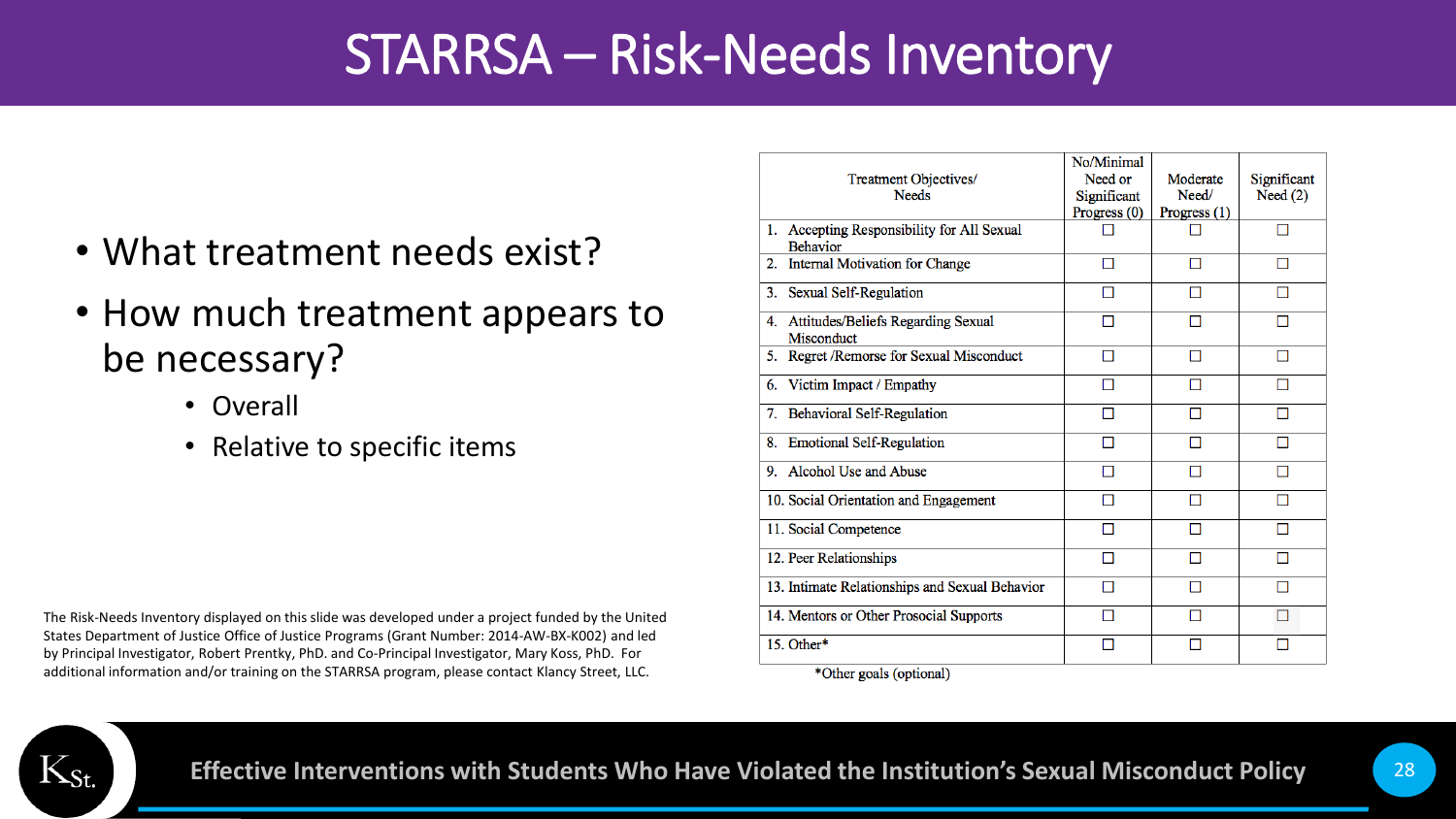#### STARRSA Materials

- Contributing Factors Checklist (CFC) for Title IX personnel and related student conduct professionals with responsibility for sanctioning processes
- Separate, modularized, multi-component psychoeducational and treatment curricula comprised of ten modules to maximize flexibility
	- Risk Needs Inventory (RNI) for therapists
	- Risk Need Screen (RNS) for facilitators
- Semi-structured template & guidelines to assist therapists in tailoring an assessment interview during Session 1 to determine treatment needs

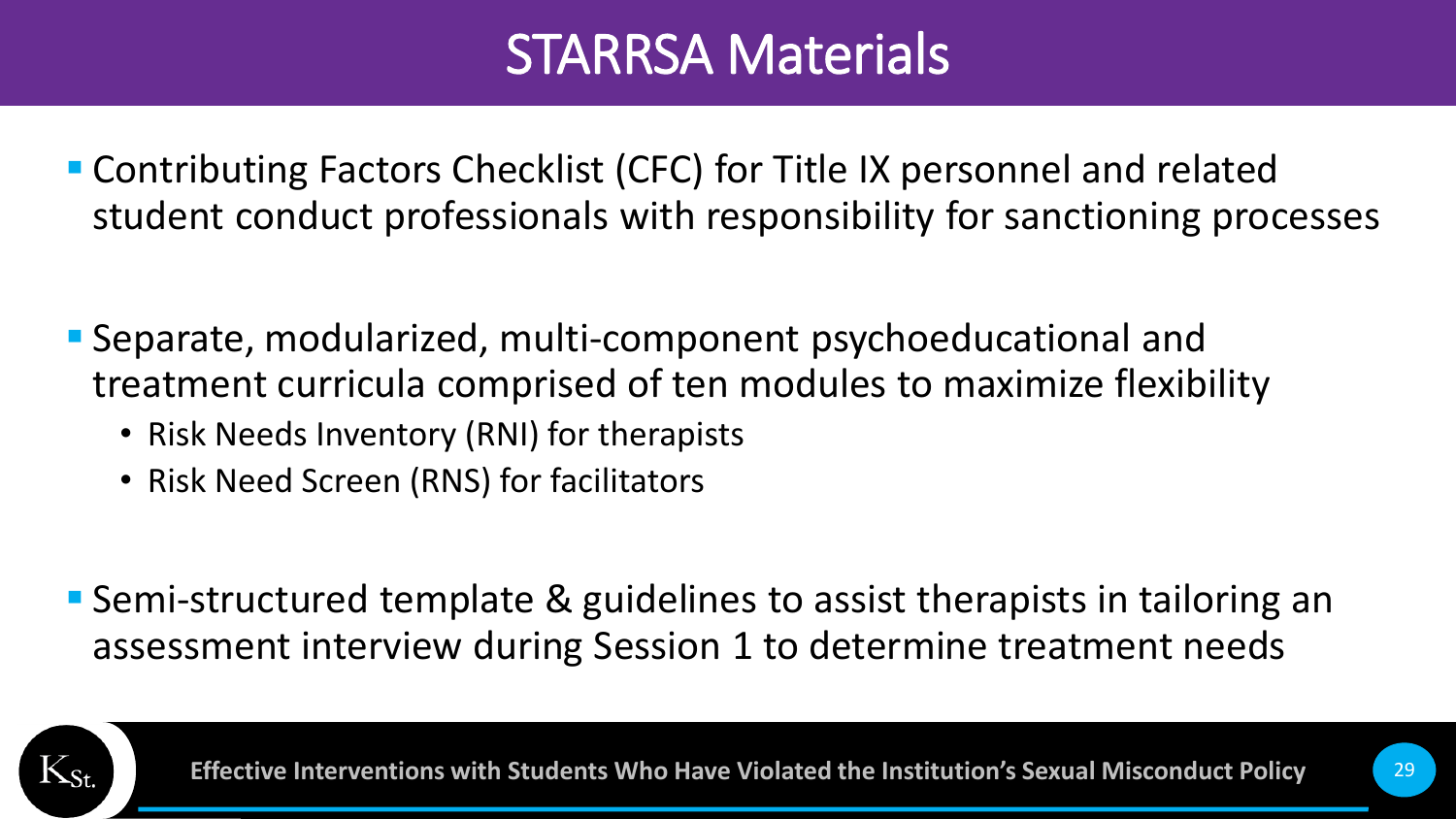#### STARRSA Materials

Modules also include additional resources:

- ✓Videos / video clips / YouTube links for selected Modules
- ✓Experiential exercises for selected Modules
- ✓In-between session assignments for selected Modules
- ✓Selected readings

For additional information and/or training on the STARRSA program, please contact Jay Wilgus or Joan Tabachnick at Klancy Street, LLC.

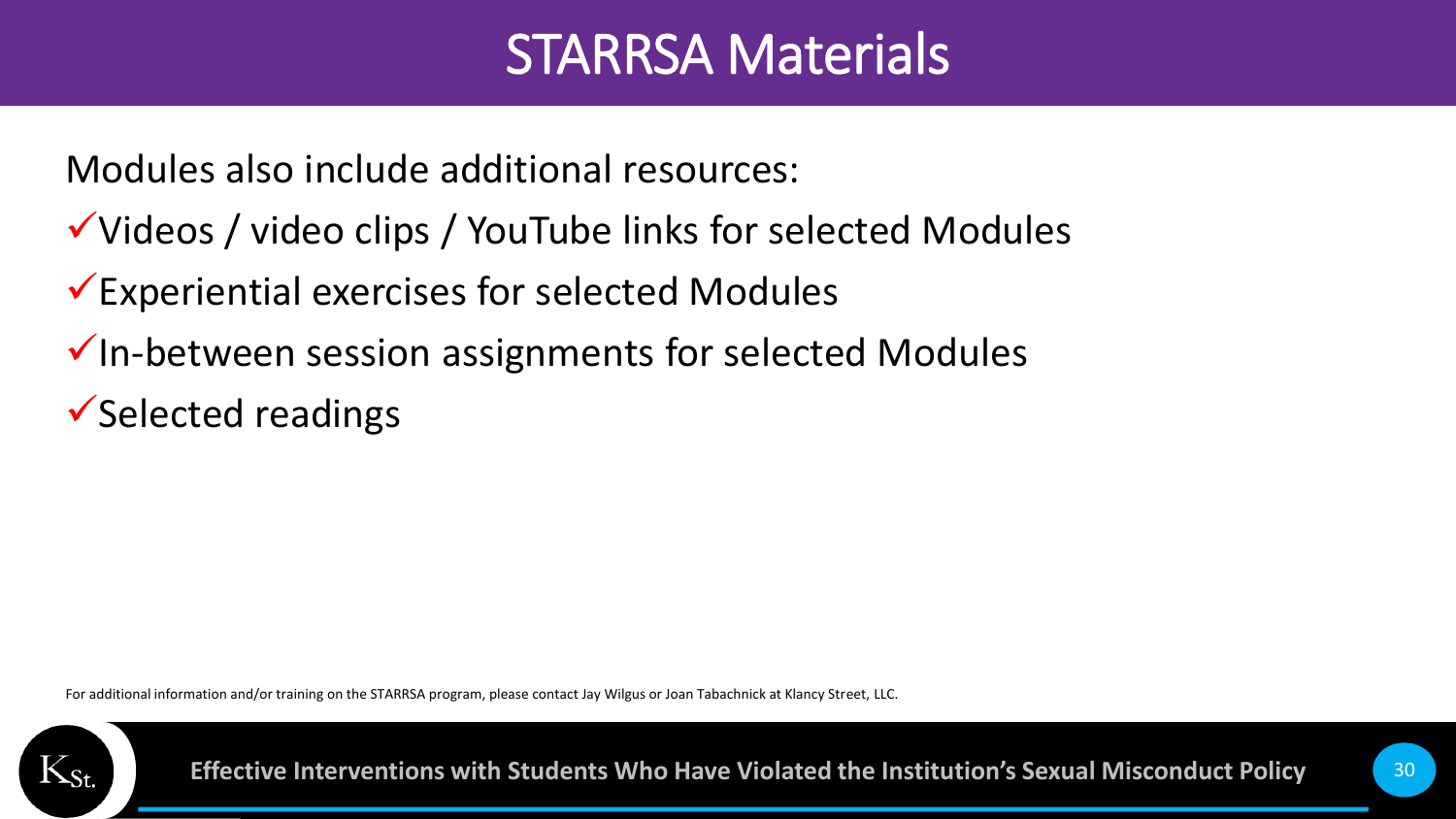## Preparing a Referral

- **E** Require specialization
- Should you ask what assessment instrument(s) or method(s) will be used?
- Should you ask what treatment method(s) will be employed?
- What waivers might be necessary?
	- $\blacksquare$  For you to speak with the clinician
	- $\blacksquare$  For the clinician to speak with you
- Who will pay for the assessment and/or treatment?
- How can these components be summarized in a sanction letter?

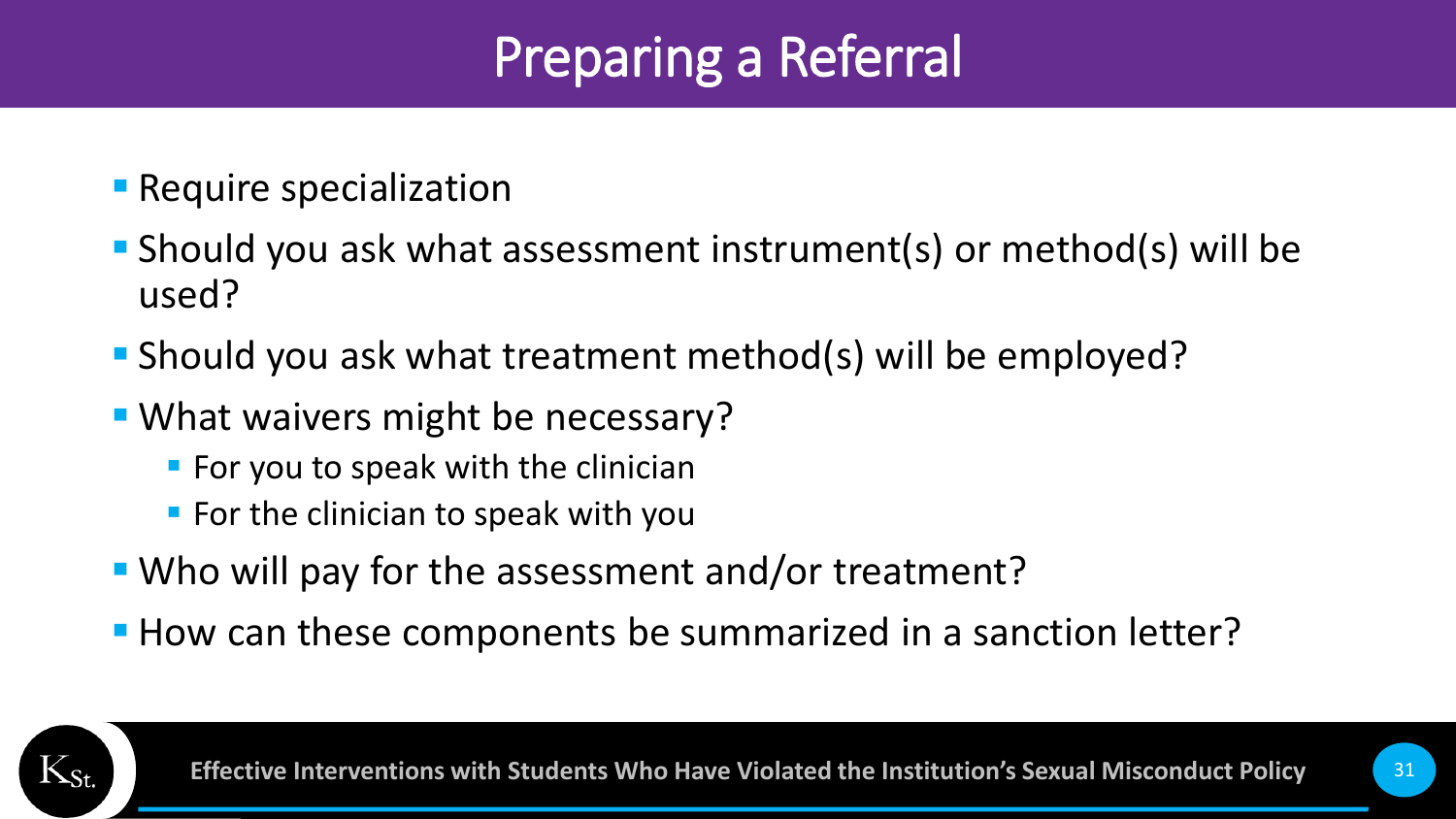## Sample Referral Language for Sanction Letter

*You are required to complete an assessment with an approved provider who specializes in [consent, problematic sexual behavior, domestic violence]…and to comply with any recommendations that result from this assessment. Prior to beginning this assessment, you will need to sign a release of information form permitting an exchange of information between the provider and the [Referring Office], so information regarding the referral can be provided by the [Institution]…*

#### **E** Key pieces:

- **E** Student must get clinician approved prior to assessment
- **EXTE:** Clinician must receive information from institution prior to assessment
- **Release should permit notification of non-attendance**
- **Clear deadlines for signing releases; Completing assessment**

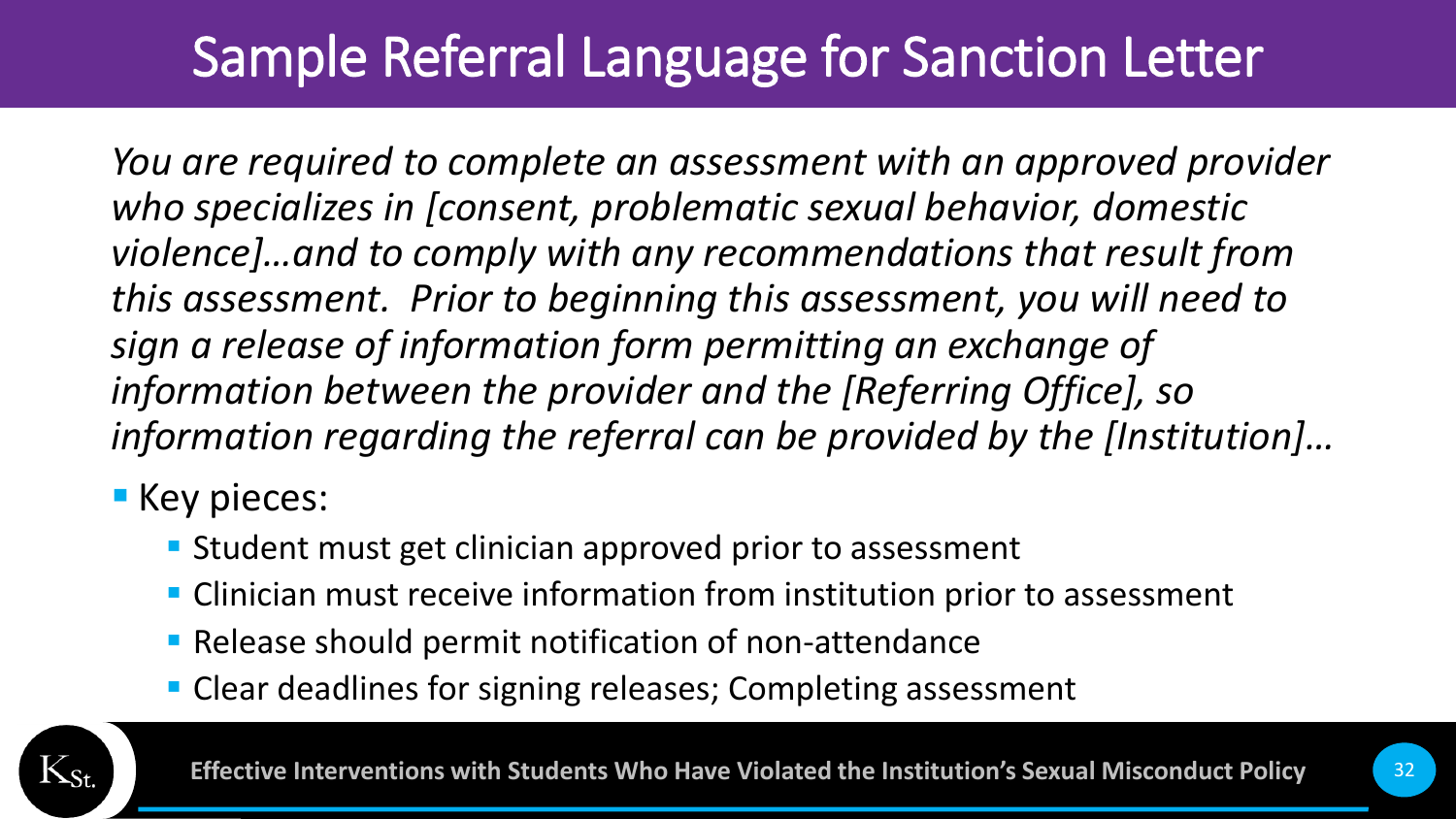#### How Do You Find a Qualified Clinician?

#### ■ Nationally:

- **E** Association for the Treatment of Sexual Abusers (ATSA) [www.atsa.com](http://www.atsa.com/)
- Safer Society Foundation [www.ssfi.org](http://www.ssfi.org/)

#### **E** Locally:

- State Chapter of ATSA (e.g. in MA MASOC as well as NYATSA)
- Some states (e.g. CO, VT, TX) have a certification board you can contact
- Some forensic psychiatry programs at institutions of higher education may have specialized clinicians capable of assisting

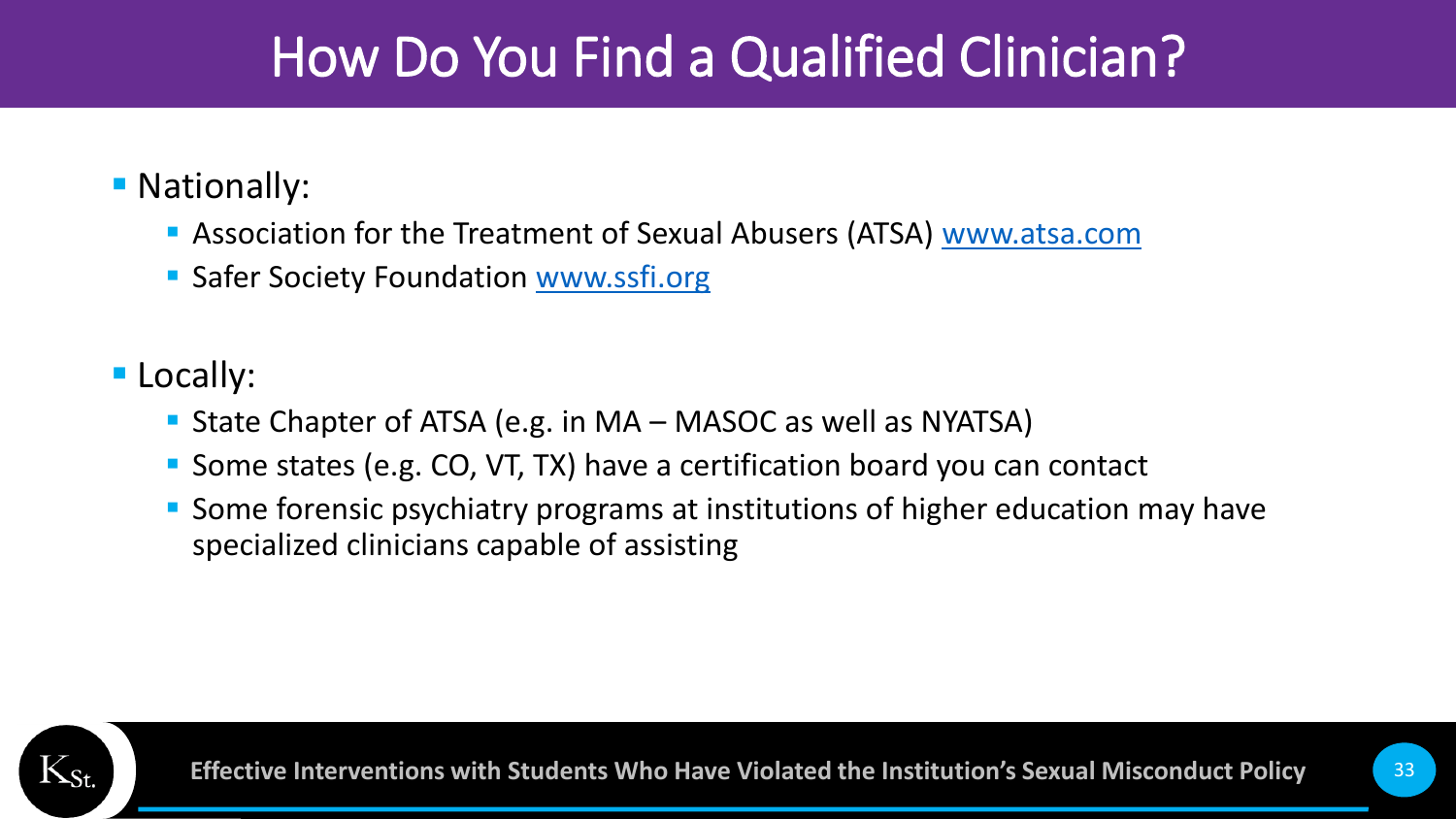## Safety Planning

#### ■ Guiding Principles:

- Campus safety is a shared responsibility best approached in collaboration with others;
- The goal is to increase safety for everyone involved and to reduce the likelihood of re-offense;
- **The process has the greatest impact when the student with problematic behaviors is involved** and when it addresses the needs and requests of the student filing the complaint;
- Most effective when multiple people are involved who care about the safety of each student;
- **In serious situations, planning benefits from a risk assessment by a qualified practitioner; and**
- Planning must be individualized for each student and each situation.

Tabachnick, J. & Wilgus, J. , *Campus Safety Planning for Respondents* (2020), available at https://klancystreet.com/resources/

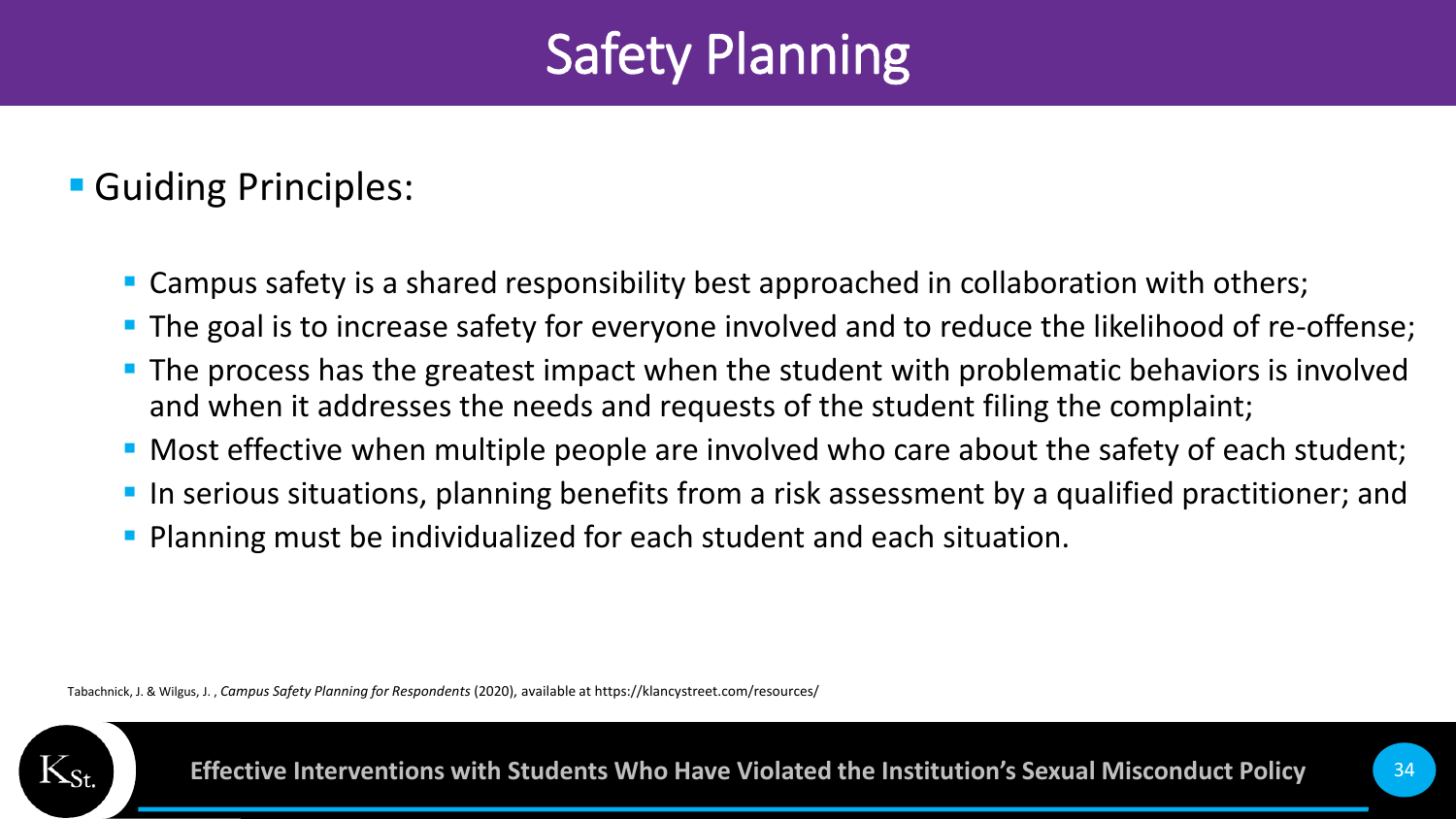*It is unreasonable to expect that people will change their behavior easily when so many forces in the social, cultural, and physical environment conspire against such change.*



#### **The Institute of Medicine Health Promotion Study (2000)**

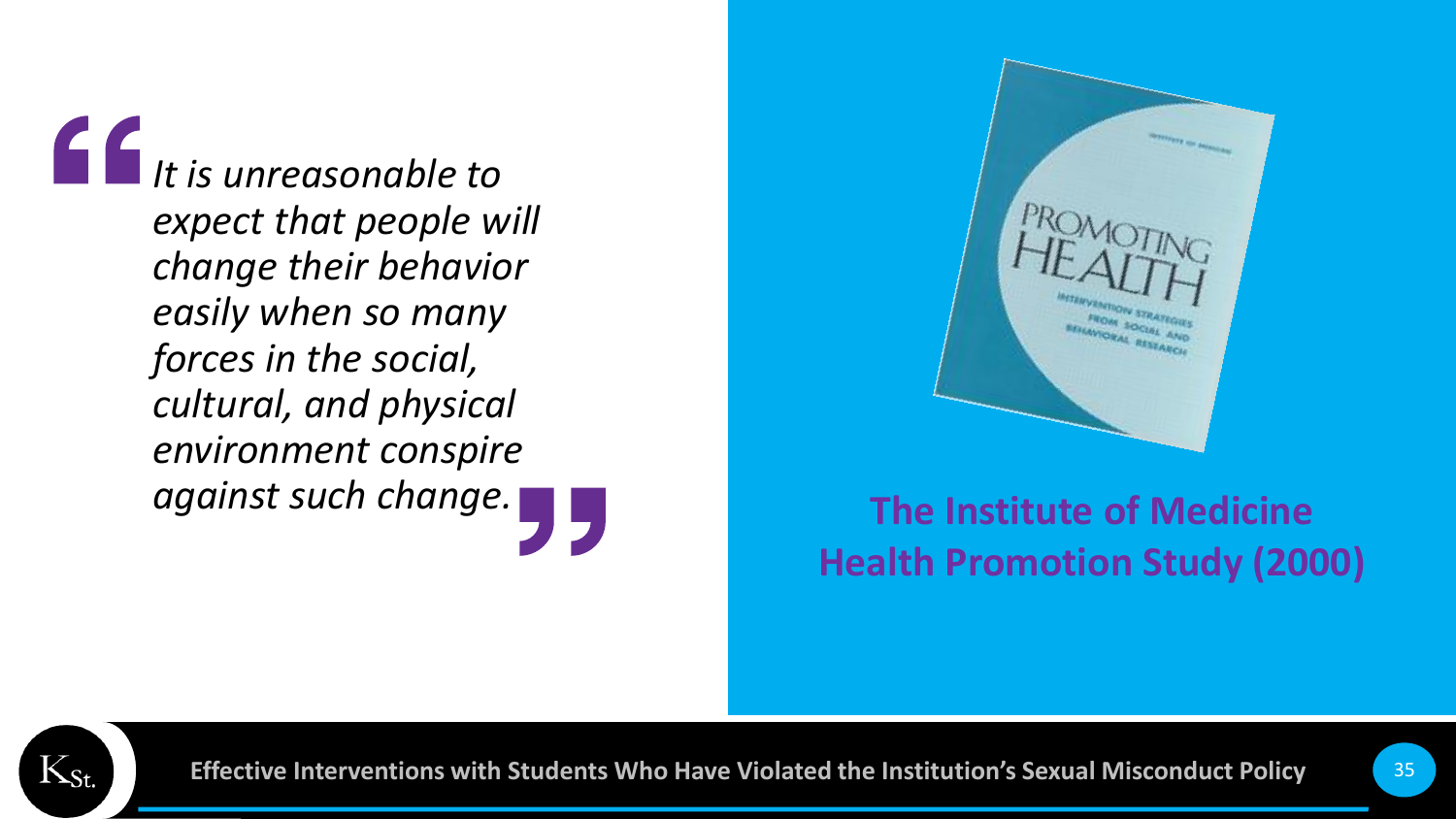## **Implications For Practice**



Disaggregate students and behaviors to promote individualized attention that focuses on respondent-specific risks, needs, and protective factors;



Develop research-informed assessment, treatment, and safety planning techniques that are effective in managing problematic sexual behavior; and



Create a comprehensive approach to problematic sexual behavior that prevents issues before they arise

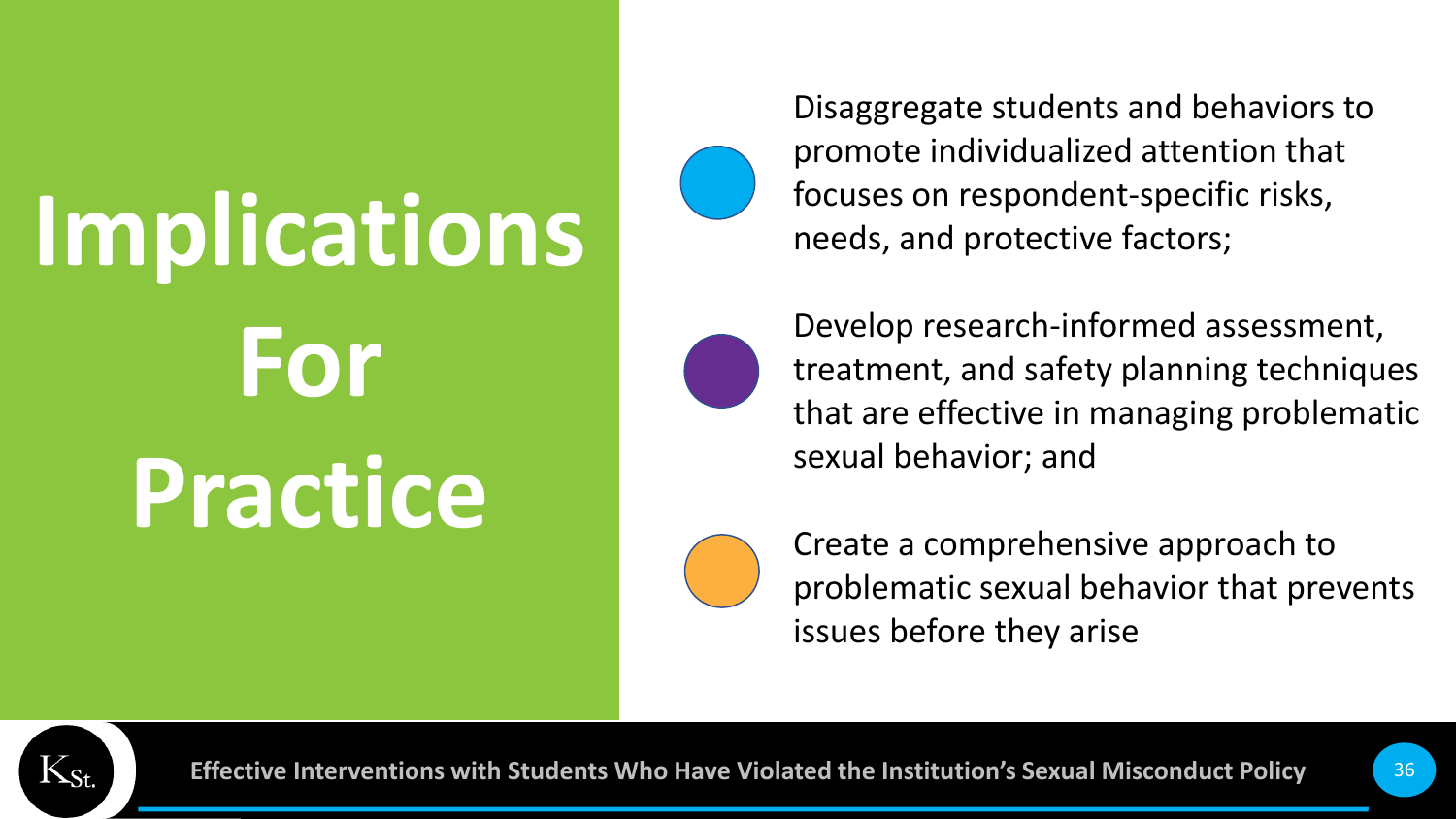#### **Jay Wilgus** [jay@klancystreet.com](mailto:jay@klancystreet.com) | 385-274-7114

**Joan Tabachnick** [info@joantabachnick.com](mailto:info@joantabachnick.com) | 413-320-3190

## **For Further Information**